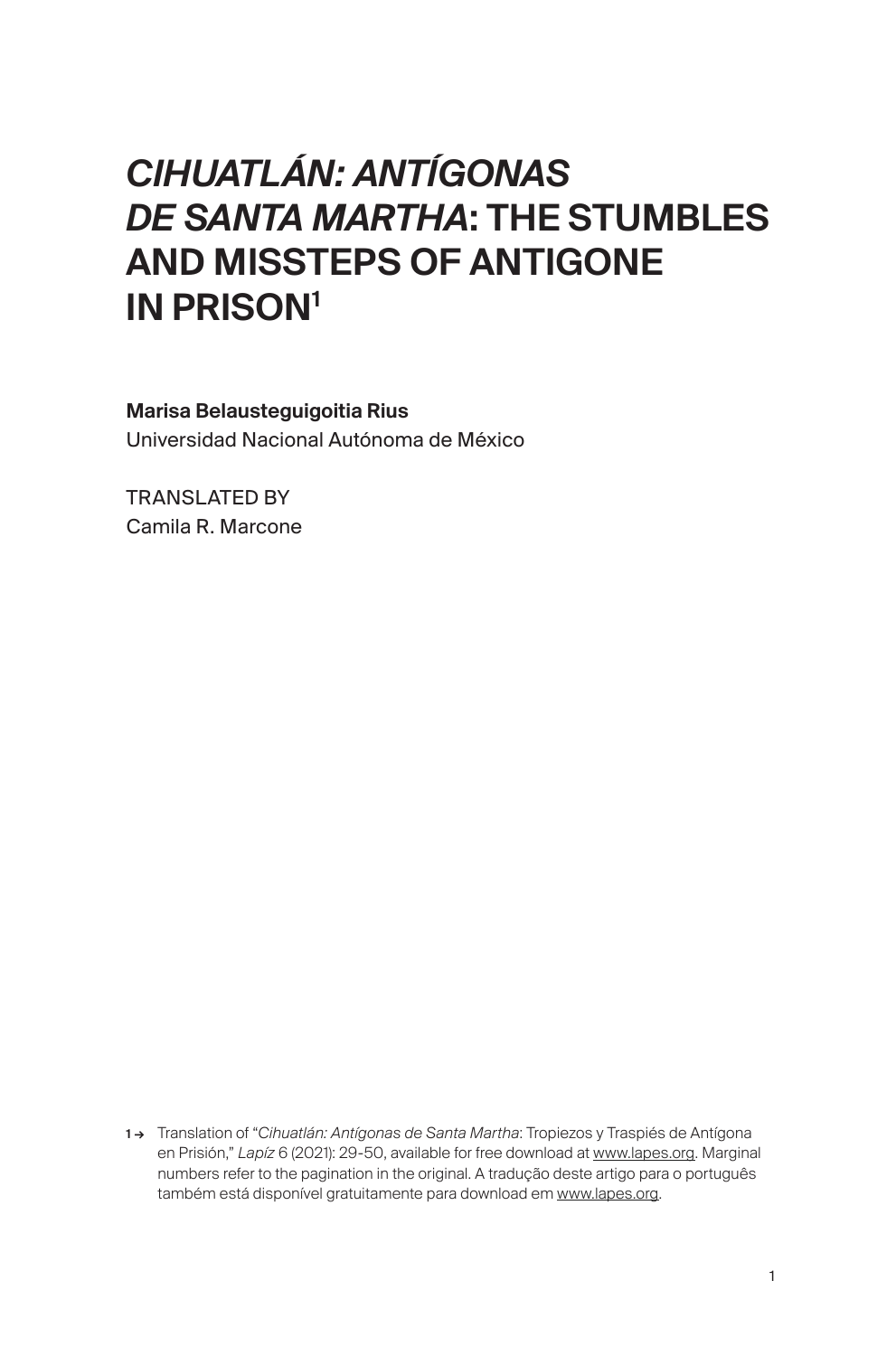CREONE: Now, Antigone, tell me shortly and to the point, did you know the proclamation against your action? ANTIGONE: I knew it; of course I did. For it was public. CREON: And did you dare disobey the law? ANTIGONE: Yes, it was not Zeus that made the proclamation… God's ordinances, unwritten and secure. *They* are not of today and yesterday; they live forever; none know when first they were…. I know that I will die—of course I do—even if you had not doomed me by proclamation…. But if I dared to leave the dead man, my mother's son, dead and unburied, that would have been real pain.

#### — *Antigone*<sup>2</sup>

During the fall of 2017, *Mujeres en Espiral: sistema de justicia, perspectiva de género y pedagogías en resistencia (Women Spiraling: The Justice System, the Perspective of Gender and Pedagogies in Resistance)*, a research project/action which I direct, based at UNAM in Mexico City, conducted a re-reading of the text *Antigone* by Sophocles with a group of incarcerated women, with the goal of creating a short film.<sup>3</sup>

The purpose of this article is to analyze this re-reading of Antigone. In particular, to analyze its appropriation by inmates at a female prison in Mexico City, the Centro Femenil de Reinserción Social (CEFERESO,

2 → Sophocles, "Antigone," in *Sophocles I: Oedipus the King, Oedipus at Colonus, Antigone*, eds. David Grene and Richard Lattimore, trans. David Grene (Chicago: The University of Chicago Press, 1991), 446-468.

3 → *Women Spiraling*, a project which I have directed since its inception in 2008, is an interdisciplinary academic initiative intervening in the Mexican and Global South legal and penal systems, based on artistic, pedagogical, and legal practices with women in detention. Since 2008, we (the project members and the incarcerated women) have created murals, fanzines, video fanzines, documentaries, short films, recipe books and prison dictionaries, poetry and visual narratives. With respect to the legal side, we provide advocacy, benefits, and amicus curiae. Currently, three of our cases are being processed in the SCJN (Suprema Corte de Justicia de la Nación, [Supreme Court of Justice of the Nation]), as strategic litigation. We have trained pedagogues, professionals in political science, sociology, anthropology, in art history and artistic practices and above all lawyers who are sensitive to the penal condition and the legal processes of incarcerated women from the perspective of gender*.*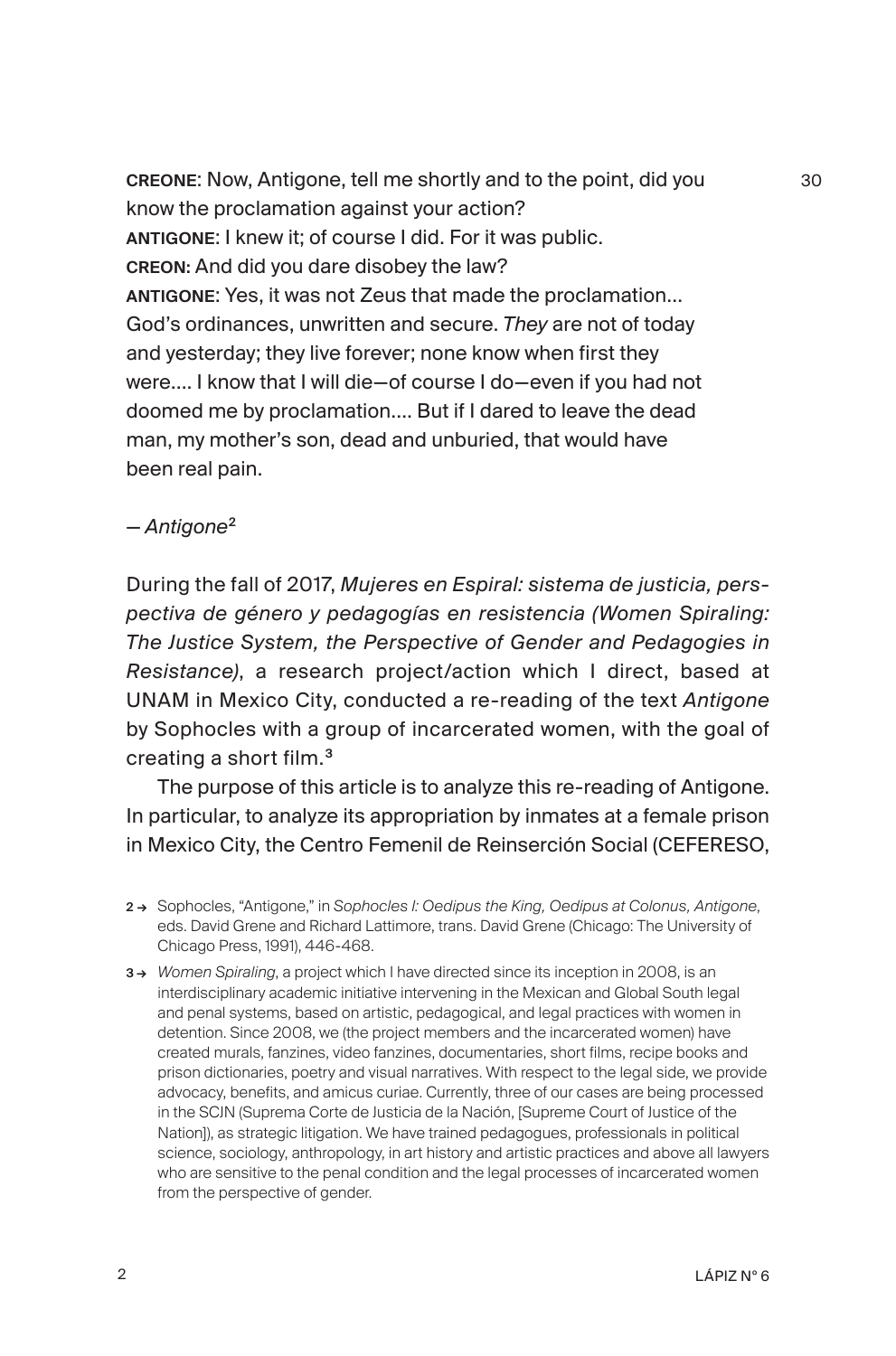Women's Social Rehabilitation Center) of Santa Martha Acatitla, in the municipality of Iztapalapa. It proposes strategies with which the tragedy has been re-read and visualized by incarcerated women, with the goal of transmitting their demands and making their voices heard through a short film titled *Cihuatlán: Antígonas de Santa Martha* (*Cihualtlán: The Antigones of Santa Martha*).<sup>4</sup>

Using the production of that short film as my starting point, I attempt to analyze the ways in which Antigone drifts in her descent to the South, when placed in two of the most representative settings of a Latin America which is both unequal and yet at the same time engaged in a persistent fight for equity and social justice: prison (the penal system) and the academy (the public university system), two contrasting but equally strategic spaces for the construction of democracy and social justice in Mexico.

This article is divided into three sections. In the first, "The University and the Prison: Lateral pedagogies, stumbles and zigzags," I situate the project which gave rise to the intervention of the university in the prison, and I introduce the pedagogical process which allowed us to re-read the tragedy in the context of a female prison. I call this process *side-note pedagogies* [pedagogias del traspié], or pedagogies of *stumbling* and *zigzag*, because of the type of oblique maneuvers which the women developed while reading *Antigone* by Sophocles.

In the second section, "Strategies of Interruption: Tilted readings, missteps [*traspié*] and zigzags," I attend to the cry and call of Antigone, as the founding gesture of the tragedy. During the prison work, the cry of the female prisoners changes from a cry of lament to a call to action, a protest which urges us to reconsider the power relationships involved in the care-giving duties which women offer in the family and social sphere, and in relation to legal and criminal structures. In this section I also analyze the ways in which the bodies and the tongues (spoken language) of the incarcerated women interrupt and "cross [*atraviesa*]"<sup>5</sup> themselves to redraw the contours of an

<sup>4 →</sup> I thank Moira Fradinger for her very thoughtful reading of this text and her valuable suggestions.

<sup>5 →</sup> Gloria Anzaldúa, *Borderlands/La Frontera: The New Mestiza* (San Francisco: Aunt Lute Books, 1987), 3.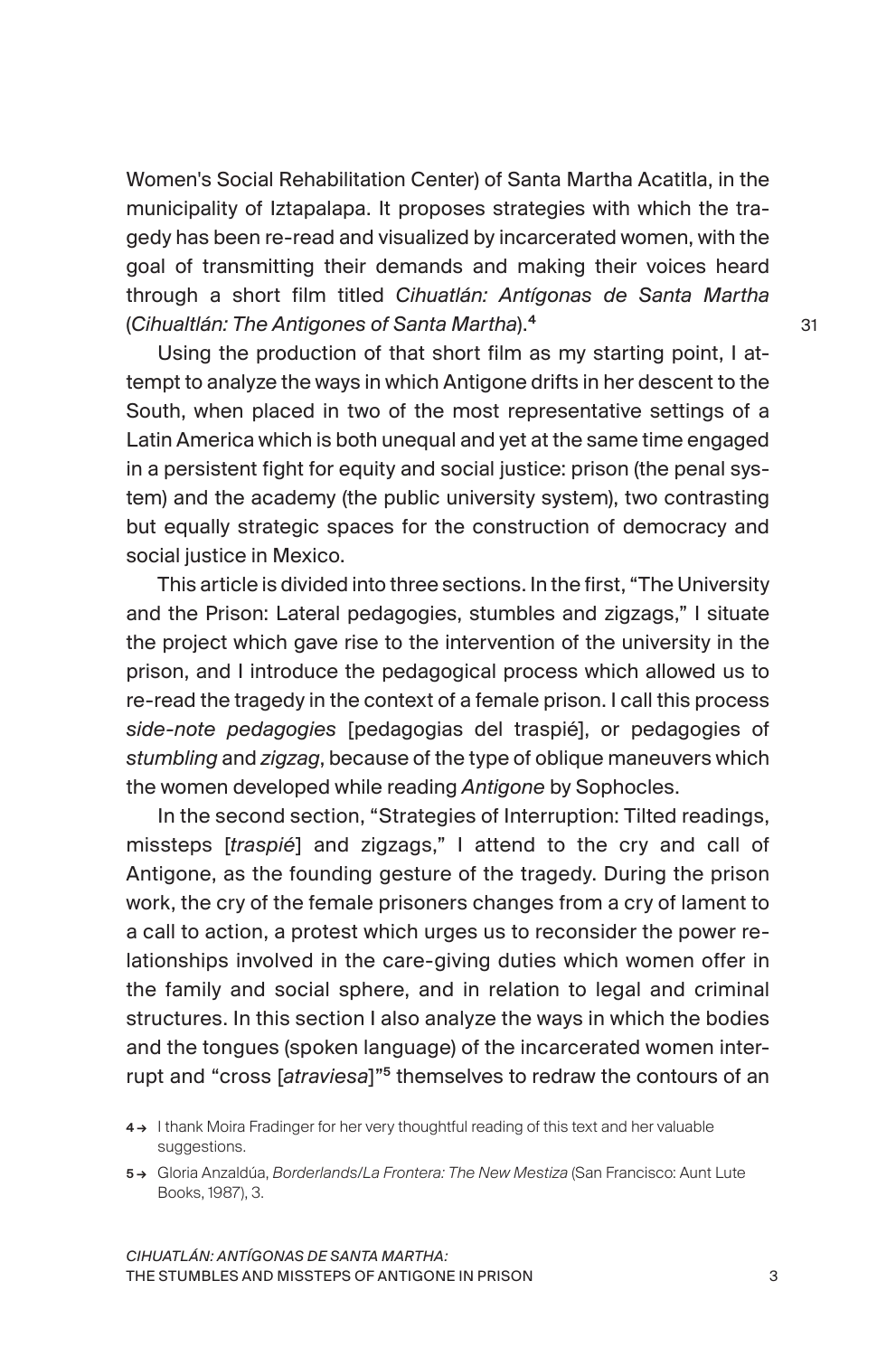Antigone which we can decidedly call Latin American. In this way, we can affirm with Moira Fradinger that Antigone is one of the most translated, staged, rewritten, and re-read tragedies across the world and in particular in Latin America. This was the case particularly during the second half of the twentieth century and the subsequent coups d'état, dictatorships and authoritarian regimes which occurred in Latin America. The themes of disobedience to the state, obedience to the laws of blood and family, confinement in the cave (incarceration), the excessive punishment of women, and the unending search for a dignified grave for the bodies of the disappeared, by women (mothers, daughters, aunts, and wives) have been re-read and used narratively, pedagogically, and politically in Peru, Mexico, Argentina, Bolivia, Uruguay, Cuba, Brazil, Puerto Rico and throughout practically the entire Latin American region.

The third section "Side-notes: Strategies of interruption and irruption of the other in the original text", addresses the strategies of reading and appropriation employed by the women, understood as irruptions in the text, as a series of interruptions and stumbles with the original. Instead of the familiar and expected *footnotes* [notas al pie], in this type of reading side-notes [*notas al traspié*] emerge as the strategies resulting in a *zigzagging* and *stumbling* reading of Sophocles's *Antigone* by a group of incarcerated women characterized as "foul-mouthed" and "badly educated" in an illiterate and marginal space such as prison.

My interest is to show the seams and the borders of an academic/ activist project inclined towards the appropriation of the tragedy *Antigone* by the incarcerated women, starting specifically from the slips, stumbles, and missteps of these women who came to their reading of Sophocles's Antigone with their own missed reading. To do this I use authors such as Gloria Anzaldúa, Walter Kohan, Edward Said, Diana Taylor, Pedro Lemebel, Jaques Rancière, Dolores Juliano, Jean Franco, Antonio Cornejo Polar, Bolívar Echeverría and Moira Fradinger, to name a few.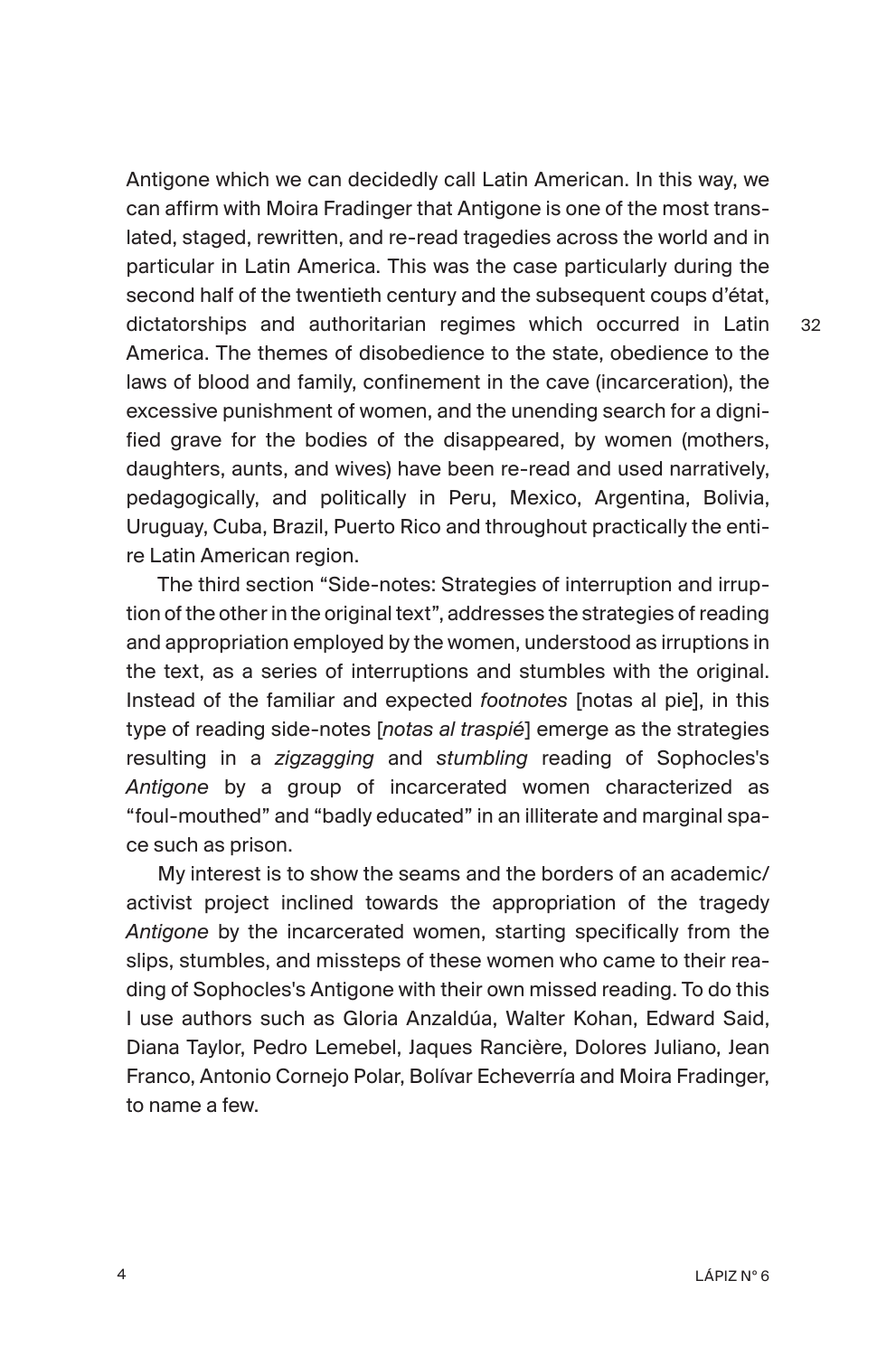## I. THE UNIVERSITY AND THE PRISON: LATERAL PEDAGOGIES, STUMBLES AND ZIGZAGS

In this section, I focus on demonstrating the ways in which the tragedy of *Antigone* is diverted to the South and re-read in the unorthodox classrooms of an academy inclined towards urgent social causes. This inclination represents an incline towards the Other, so pronounced that it can only be wandered in a zigzag. The reading of the tragedy of Antigone from this non-linear or lateral pedagogy allowed for a departure from the properly academic, and for an oblique descent towards the borders which allow that which has disappeared to become visible, and to articulate glances, relationships, actions and texts for the purpose of reconstructing other identities and politics which can then be attended to and heard.

The zigzag refers to that broken movement which denotes a change in rhythm, which itself is not sustained in a direct nor straightforward manner as far as the reading of literary or academic texts by incarcerated women is concerned. Pedro Lemebel speaks not of making a face, but a profile, referring to a broken glance – not direct – inclined, coming at the text side on rather than head on, which catalyzes the creation of a many-fold wandering knowledge.<sup>6</sup> The indirect side glance (very common in prison), comes from issues with visibility in an extremely policed space, such as prison. A direct and open glance could put the viewer (who sees and knows what she saw but does not

6 → It is necessary to theorize about these different ways of averting one's gaze: looking from the side, looking in zigzag, from bottom up, and with one's eyes downcast (Ayra Carrión, "La mirada cabizbaja: una escena de la violencia geológica-política en Neltume," in *Violencia política y de género en Latinoamérica: representaciones críticas desde el arte y la fotografía*, ed. Rita Ferrer (Chile: Ediciones Revista ATLAS, 2016)). I have borrowed these notions of profile, broken glance and *zigzagging* from Pedro Lemebel, as views that mark the South. Lemebel helps us express a state of uncertainty which stems from the heart of the crossed [*atravesados*], those subjects who are disposed towards crossing and interrupting. The zigzag glance posed by Pedro Lemebel means looking at an angle (or turn) in such a way that the disappeared is made visible and the articulation of glances, actions and texts to reconstruct identities and politics is made possible. For more on elusive and zigzagging maneuvers see Pedro Lemebel, *Loco Afán* (Mexico: Editorial Planeta, 2009), 166-67. See also the article by Jorge Díaz, "Imagen colonizadora/Imagen refractaria. Una crítica a las metodologías extractivistas de la academia del performance," in *Violencia política de género en Latinoamérica: representaciones críticas desde el arte y la fotografía*, ed. Rita Ferrer (Chile: Ediciones Revista ATLAS, 2016).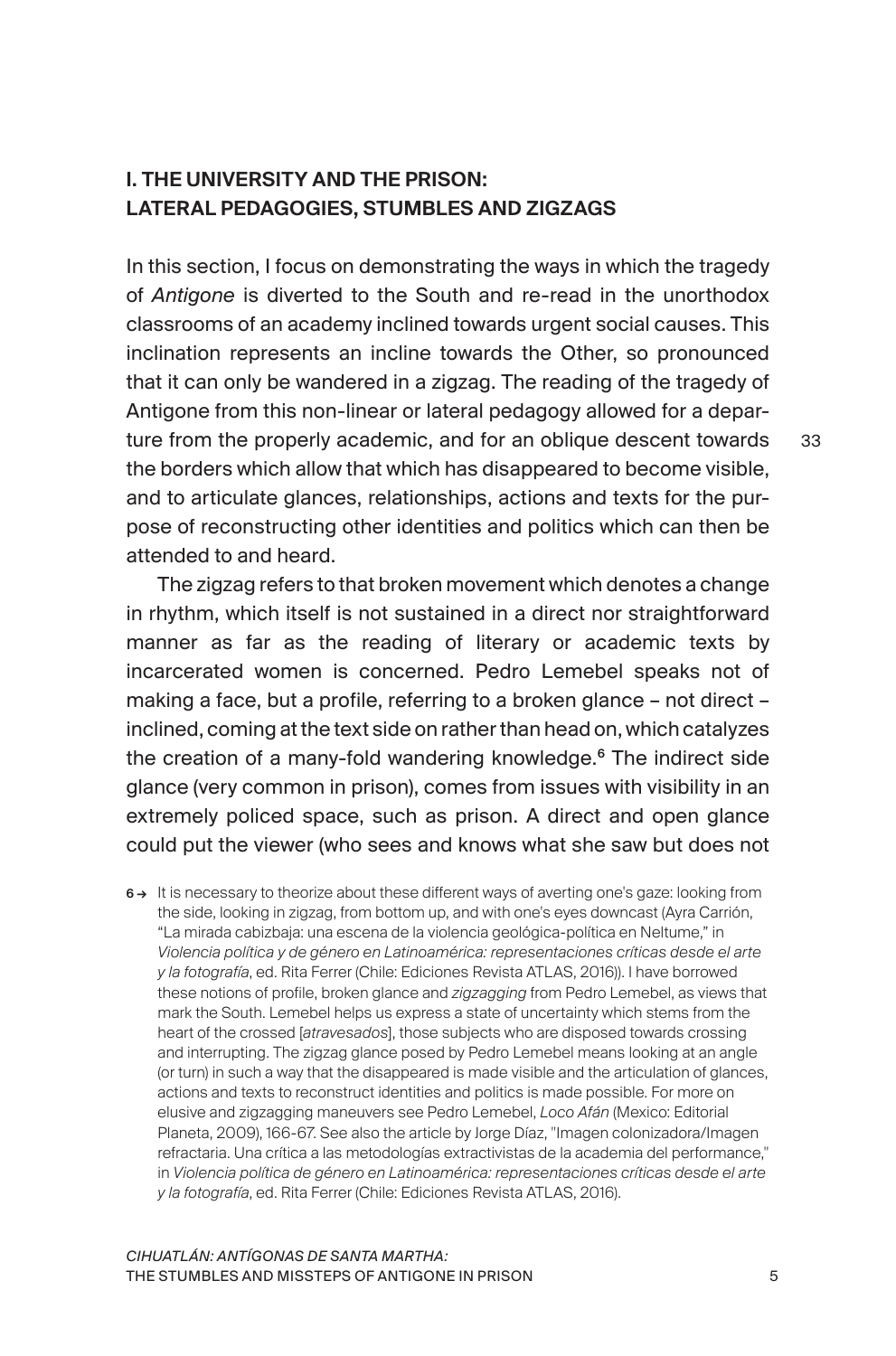say what she knows) at risk. The idea of our pedagogies in zigzag is precisely to produce expression from this sidelong glance, from this invisible, hasty and urgent knowledge.

This sinuous and lateral positioning before classic and hegemonic texts allows us to see a Latin American strategy, which, as Josefina Ludmer writes, strategically works with its subaltern positioning in the face of power relationships unfavorable to the subaltern subject. The subject in prison develops her knowledge by denying that very knowledge (the knowledge of "what can't be said" or of "how to speak about not knowing"<sup>7</sup> ) which results in an academy which zigzags, deviates and even suspends the linearity of reason and discipline as a driving force. This kind of knowledge resides in the borders between academic disciplines and university practices, in their nooks and crannies and limits.

According to Rancière in his text *On the Shores of Politics*, contact between those who are different is achieved at the limits, and it is precisely there where politics resides, as the possibility of contact and covenant with the other.8 The reading of the tragedy as enacted by incarcerated women, some of them illiterate, others of them speakers of Náhuatl and other indigenous languages, almost all of them mothers and the majority of whom did not complete high school, is particularly important. These "foul-mouthed" enunciations (cursed and badly spoken [*mal-dichas, mal-ditas*]), produce scenes and characters which transform the action of the tragedy and *Antigone*'s contours, changing it into an agent of transformation for the contracts between state and subject. To understand this transformation, I will give an account (as a way to report and list) of seven visual, corporal, and narrative strategies with which the incarcerated women navigated across the text using different forms of appropriation - stumbling and zigzagging - of their reality.

<sup>7 →</sup> Josefina Ludmer, "Las Tretas del Débil", in *La sartén por el mango. Encuentro de escritoras latinoamericana*s (Puerto Rico: Ediciones El Huracán, 1985), 48, 52.

<sup>8 →</sup> Jacques Rancière, *On the shores of politics*, trans. Liz Heron (London: Verso, 2007).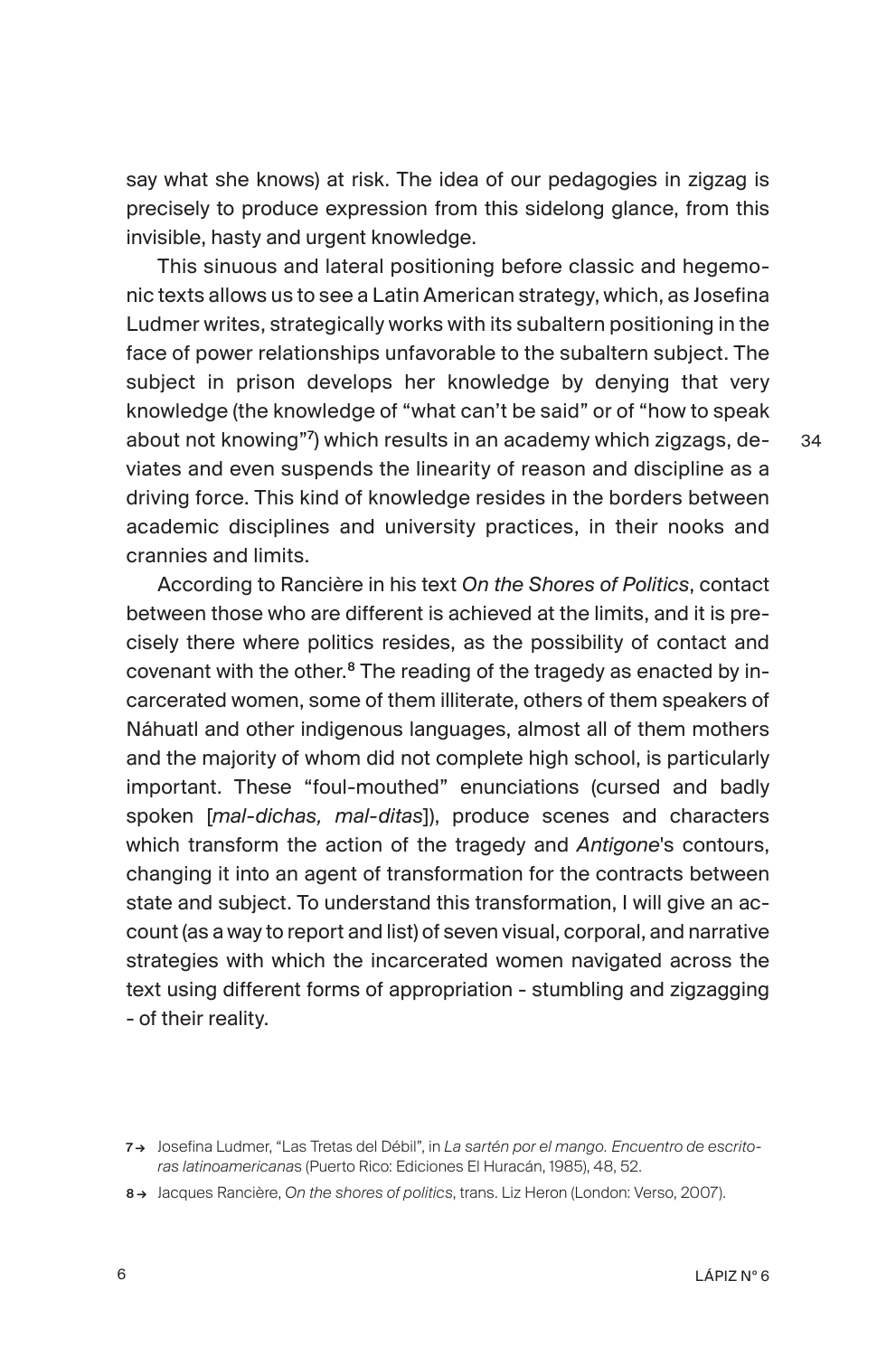## II. STRATEGIES OF INTERRUPTION: TILTED READINGS, MISSTEPS AND ZIGZAGS

In what follows I attempt to analyze the strategies of interruption and intervention in the text, understanding them as stumbles, missteps, and movements in zigzag. To be able to read from that cry, the noise and racket which are persistent in prison, requires actions in zigzag which break the linearity and discipline of both the academy and the prison. One form of rupture is to invert the topology of the citation and redirect what is understood as legitimate knowledge: from the footnote to the side-note.

Footnotes substantiate knowledge with what is considered to be a voice of authority, which cancels out the noise and racket and accredits an authorized version of knowledge; *side-notes* are capable of validating non-authorized voices and unexpected archives (not only those which are not considered authorized by the academy, but also by modern rational knowledge). I am alluding in this manner to a concept which is capable of embracing the noise in an attempt to read from below, from the place of the subject who produces the noise: a boisterous and unauthorized space, such as prison. The *side-notes* and call outs perform the function, as in citations, of calling other sources of knowledge and expertise, recognized or adjacent – and at times ordinary – which give authority and sense of place to the text.

Bolívar Echeverría translates this as a decolonial act, a contact – or "roce/rajada" (a chafe or brush against) – with modernity from the South. The contact with modernity, according to Bolívar Echeverría, does not represent a way of life adopted by those others, rather it seems to be a fatality, an unquestionable and tragic destiny to which we must submit.<sup>9</sup> The sideways glance, the stumble or misstep and the zigzag, is the way in which the "South" rejects the modernity that devastates it, which stems from an overwhelming capitalism, from a violent and racist patriarchy. One way of resisting this modernity is to introduce the logic of diversion or of secrecy, though the indeciphera-

<sup>9 →</sup> Bolívar Echeverría, "Imágenes de la 'blanquitud'" in Bolívar Echeverría, Diego Lizarazo, y Pablo Lazo Briones, Sociedades icónicas. *Historia, ideología y cultura en la imagen*  (México: Siglo XXI, 2007).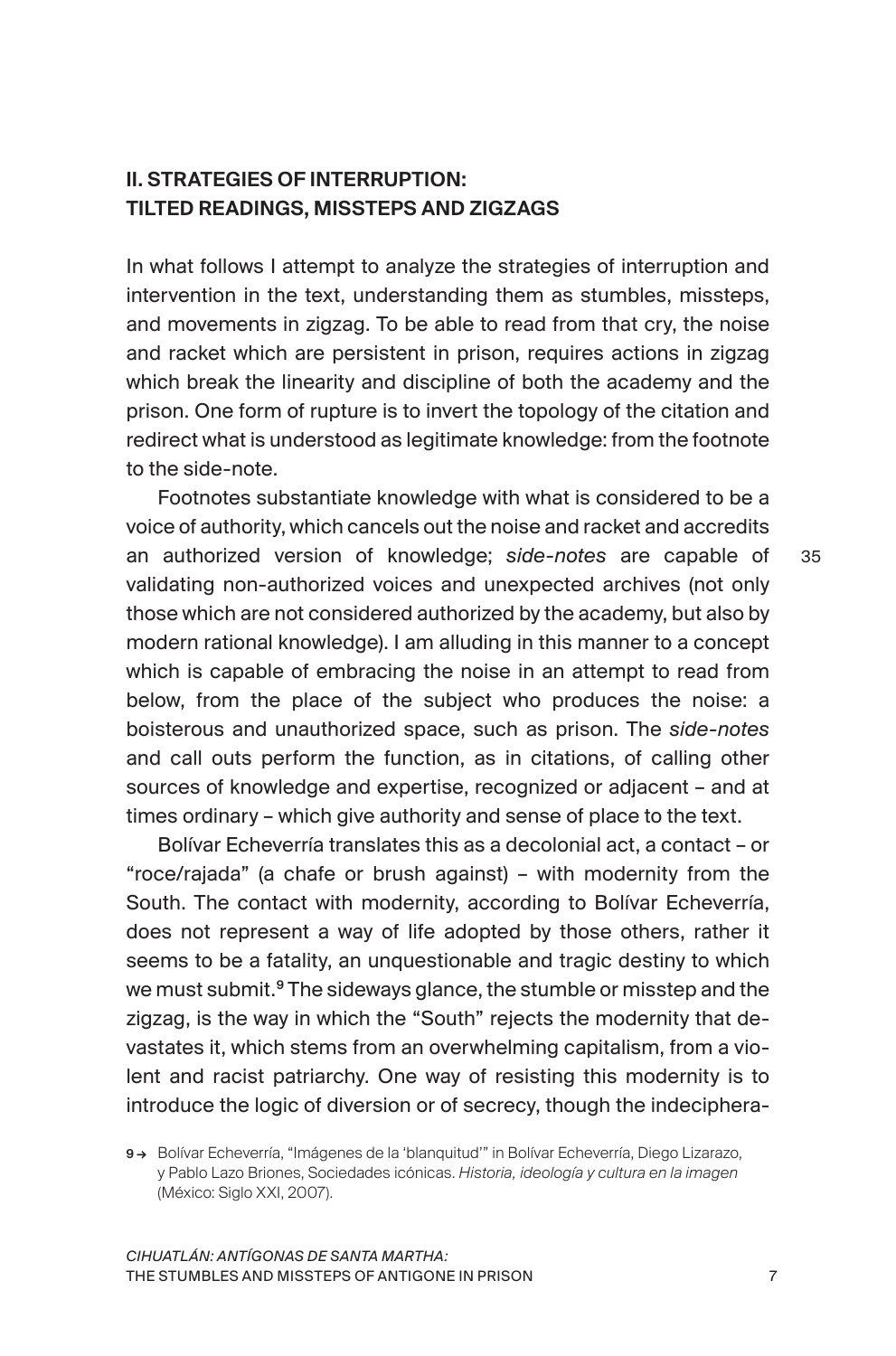ble and the chaotic; that is to say as an unrecognizable noise.<sup>10</sup>

The concept of side-notes comes from a pedagogy of trial and error, of errancy – of sideways and zigzagging motion – and from an approximation starting from strategic ignorance. Lacan speaks about a learned ignorance, Walter Kohan takes up this proposal, interpreting it as an "as if...", of acting as if we didn't know, a kind of pedagogy of a knowing ignorance: as if each attempt were new, as if mistakes didn't count. In doing so we play with something which is impossible to avoid, in order to continue a process. We know that something happened, we recognize the event, but even so we continue, "as if" nothing happened.<sup>11</sup> These stumbles add to the principal text a knowledge acquired from slips of the tongue, from interruption, and from diversion. Attending to side-notes forces us to interrupt the text as it is read, we zigzag, we tilt, we stumble: we err [*erramos*]. Walter Kohan describes it thus:

The wanderer [*El errante*] is he who takes chances with his own body through encounters with other bodies, he who, in his thoughts, in his writing, plays out life through the body in order to change his life, to interrupt the life that has been no life, to allow for the birth of another new life, inexistent up until the present moment.<sup>12</sup>

The side-notes incorporate knowledge acquired from a place of stumbling (slips of the tongue, interruption, diversion) into the principle text. The side-note consists of a note-encounter, which links the

- 10 → I took my cues about the logic of secrecy as a decolonial tactic from the conference presentation of Rian Lozano, "Maniobrar la Ausencia" (Maneuvering the Absence), presented at the colloquium *Pedagogies of Art and Violence in the Américas*, 26-29 of April, 2019, at the King Juan Carlos I of Spain Center, New York University. For more on the act of rejection as resistance see Eve Tuck and Wayne Yang, "R. Words: Refusing Research", in *Humanizing Research: Decolonizing Qualitative Inquiry with Youth and Communities*, eds. Django Paris and Maisha T. Winn (Los Angeles: SAGE, 2013), 223-248.
- 11 → This is how Walter Kohan puts it: "It is *as if* every station, every city, every stage of his travels was to make him start from the beginning, *as if* every school he opened was the first, *as if* every day he entered a school it was as if it was his first time entering it." Walter Kohan, *The Inventive Schoolmaster: Simón Rodríguez* (New York: Sense Publishers, 2015), 24. My emphasis.

 $12 \rightarrow$  Ibid.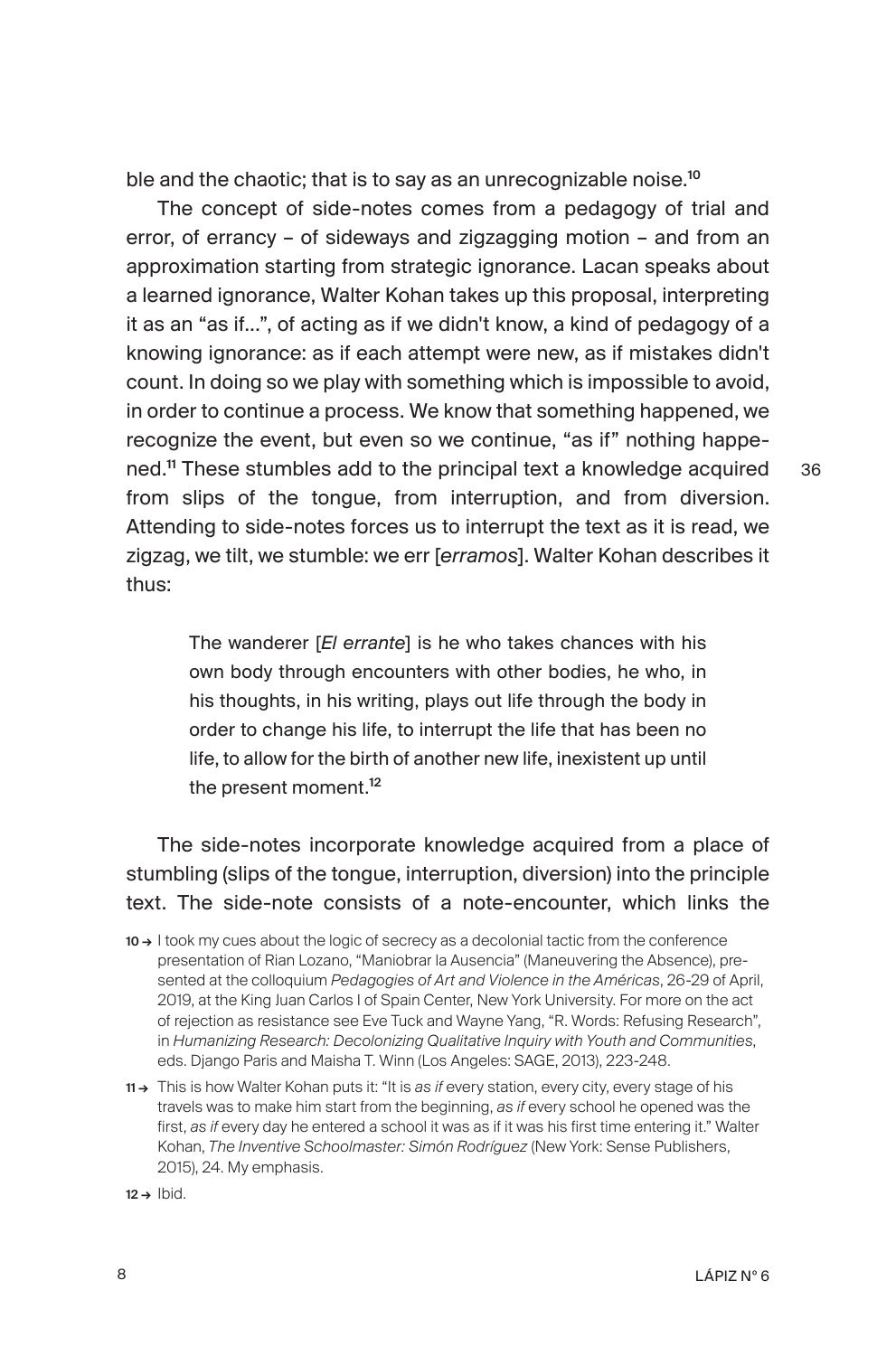original text with something from the present, with what is current and local to subjects at the limits of modernity. It is about validating the knowledge that comes from noise (the echo, the shouting, the exclamations, the murmurs, the racket) where the message is incomprehensible. Attending to the side-note forces us to interrupt the text as it is read, and in doing so we diverge, we err. This maneuver allowed us to include, in the production of our short film, both the vacillations as well as the stumbles and "slips" which occurred during the reading of texts in prison, such as *Antígona Furiosa* by Griselda Gambaro and *Antígona González* by Sara Uribe, which themselves are derived from the descent of Sophocles's original Antigone to the South.<sup>13</sup>

One example is the side-note in the text *Antígona González* by Sara Uribe, who displaces Antigone's voice in Sophocles's tragedy onto Sandra Muñoz, a woman in Tampico looking to bury her brother who has disappeared. "I am Sandra Muñoz, I live in Tampico, Tamaulipas and I want to know where the missing bodies are. For all those lost to appear. I want rest for those who are searching and for those who have not been found. I want to name the voices behind the stories that take place here."<sup>14</sup>

37

A reading of a classic from this pedagogical logic in zigzag demands the appropriation of the "original" text by politics and epistemologies of place (in this case, from the South). This allowed us to intervene in the classical text in the only way that Zizek (taking from Benjamin) describes as possible: generating the chemical product, the ink, which allows for the original film to be revealed. This gives rise to a dis-covery of the original by the newcomer, where the reading is a descent, understanding the text as open to interpretation, as if its power could only be uncovered in the future, in the hands of its readers. See Zizek:

Only one thing is sure: the only way to be faithful to a classical work is to take such a risk – avoiding it, sticking to the traditional letter, is the safest way to betray the spirit of the classic. In other words, the only way to keep a classical work alive is to treat it as

- 13 → Griselda Gambaro, *Antígona Furiosa* (Buenos Aires: Ediciones de la Flor, 1997); Sara Uribe*, Antígona González* (Los Angeles: Les Figues Press, 2016).
- 14 → Uribe*, Antígona González*, 8.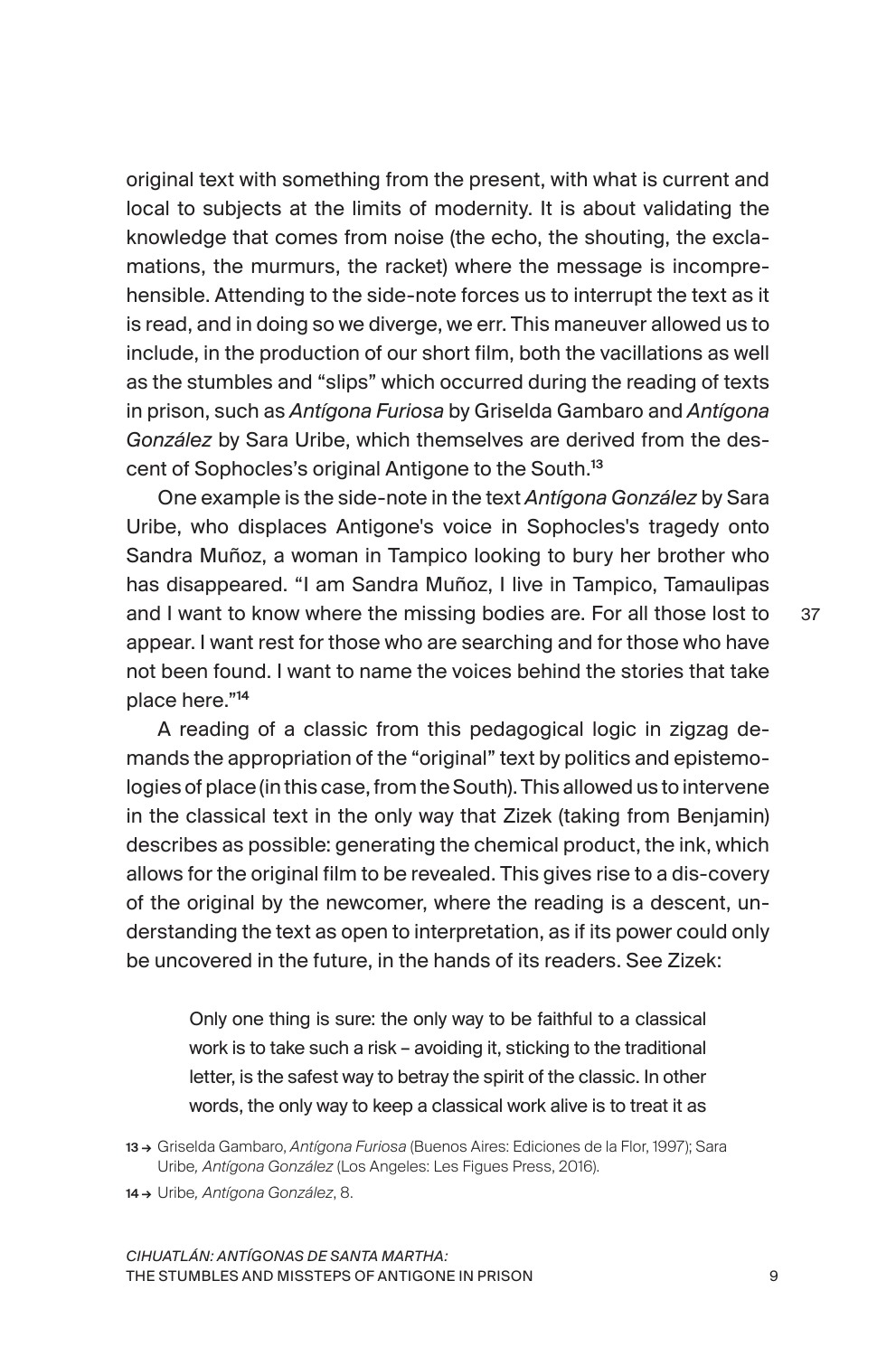'open', pointing towards the future, or to use the metaphor evoked by Walter Benjamin, to act as if the classic work is a film for which the appropriate chemical liquid to develop it was invented only later, so that it is only today that we can get the full picture.<sup>15</sup>

This special maneuver, derived from the footnote, opening up and giving footing to non-hegemonic authors and experiences, built ways of reading filled with interruptions, a reading with visible stitches, a stumbling and tilted reading: a true forward stride brought about through missteps [*traspiés*].<sup>16</sup> Paradoxically, the women's vacillation with respect to the original harbored the different calls [*llamados*] which inscribed a certain corporealization of presence,<sup>17</sup> which included the experience, the understanding, and the knowledge of these detained and incarcerated bodies. Sara Uribe's encounter with the original tragedy describes it thus: "Who then is Antigone within such a scene and what are we to make of her words? …what are we going to do with all the other Antigones? I didn't want to be an Antigone… but it happened to me."<sup>18</sup>

Thus, in our classes at the university and from these lateral and tilted pedagogies we have engendered unexpected encounters (stumbles) between the personal experiences of the incarcerated women and academic concepts. During our re-visioning of Antigone from the South, in class with the students invited to participate in the cinematographic project *Cihuatlán: Antígonas de Santa Martha*, we read Foucault through Ann Stoller's intervention, as well as Octavio Paz through Gloria Anzaldúa's interruption, Chela Sandoval stumbling through Jacques Lacan; and Rivera Cusicanqui and Maria Lugones interrupting the texts of decolonial authors critical of modernity (Dussel,

<sup>15 →</sup> Slavoj Zizek, *Antigone* (London and NY: Bloomsbury Press, 2006), xii.

<sup>16 →</sup> Jorge Huertas in his work *Antígonas: Linaje de Hembras* speaks about the action of Antigone as a series of stumbles: "Here it is, my sisters, summarized in the pinched font of few articles, a long history of struggle, stumbles, and hopes." Jorge Huertas, *Antígonas: Linaje de Hembras* (Buenos Aires: Editorial Biblos, 2002), 28.

<sup>17 →</sup> Diana Taylor, "Presente. Políticas de la Presencia," trans. Antonio Prieto, *Investigación Teatral 8,* no. 12 (Agosto - Diciembre 2017).

<sup>18 →</sup> Uribe, *Antígona González*, 10.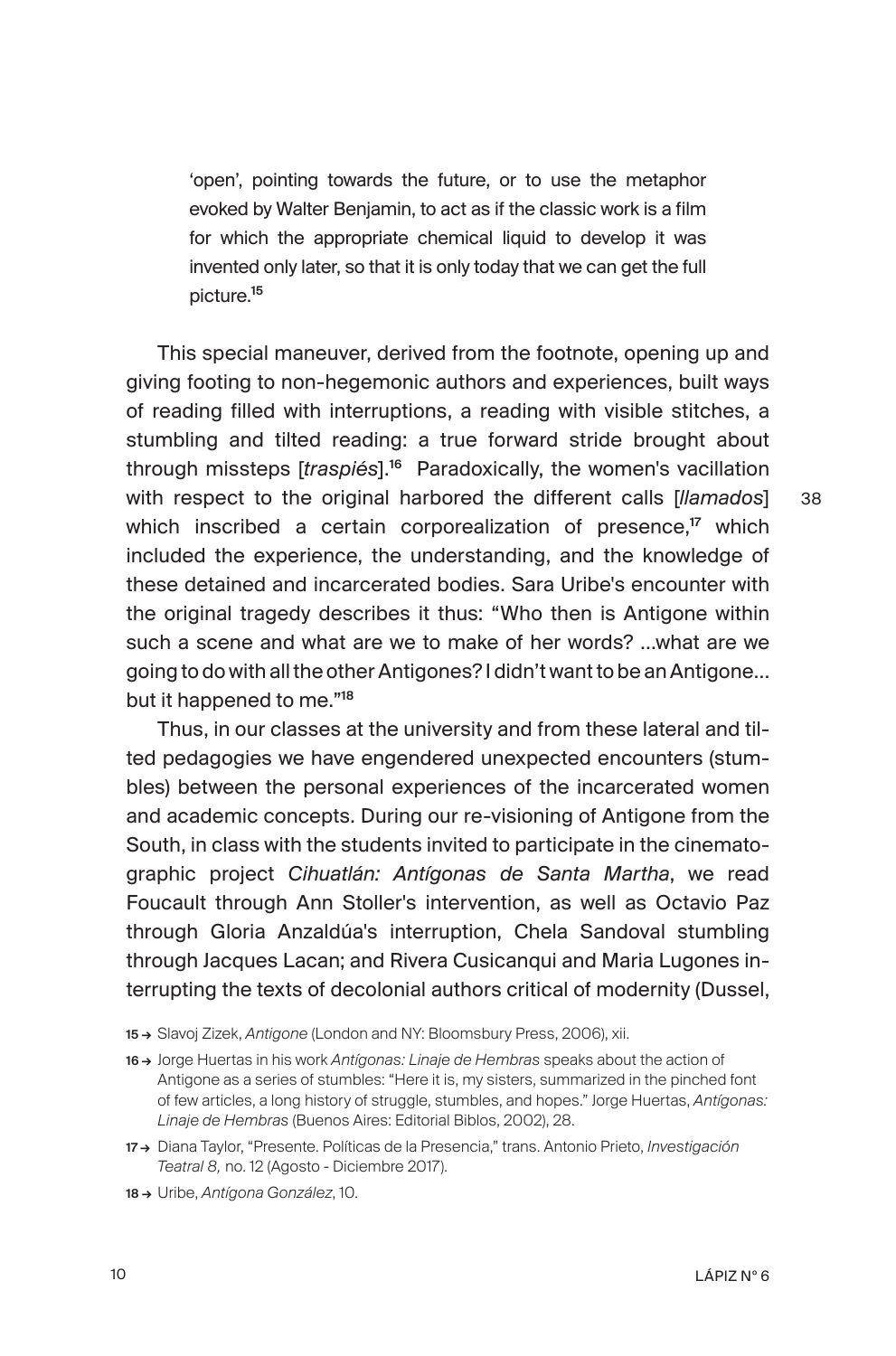Quijano, and Mignolo).

The objective was to disrupt the hegemonic academy and canon, with female authors who deviate and relocate this hegemony, producing parallel errantries and deviations in the carceral and academic disciplines. Consequently, each time we cite a recognized academic intellectual, we stumble into his double or his shadow "detained" occasionally in the footnote. That is how we interrupt the hegemonic canon,<sup>19</sup> by using a liminal text in the margins of the page. The theoretical act (as critical thought) is thus possible from the South – creating a process of diversion and erring,<sup>20</sup> of interruption of the origin and destiny of knowledge, deferring its arrival as Said alluded to in his text "Traveling Theory."<sup>21</sup> In this way, the possibility of theorizing is given to erring, interrupting, and deferring or suspending the process of signification.<sup>22</sup>

39

Within these codes of suspension and diffraction, we were able to "enlist" seven side-notes, seven different deviations, errantries and stumbles with the original text, $23$  which I now present.

## III. SIDE-NOTES: STRATEGIES OF INTERRUPTION AND IRRUPTION OF THE OTHER IN THE ORIGINAL TEXT.

#### FIRST SIDE-NOTE

Resistance to care work: *Antigone* as a bad mother. Constructing a political subject

When we address Antigone's descent to the South, the transformations which take place in her character as mother/sister and in the figure of caregiver/protector acquire special relevance. Moreover, the strategies which I have called side-notes (stumbles across the

- 19 → Eve Kosofsky Sedgwick, *Epistemology of the Closet* (Berkeley: University of California Press, 1990), 2-10.
- 20 → Kohan, *The Inventive Schoolmaster*, 22-24.
- 21 → Edward Said, "Traveling Theory," in *The World, the Text, and the Critic* (Cambridge MA: Harvard University Press, 1983).
- 22 → Stuart Hall, "Cultural Identity and Diáspora," in *Identity: Community, Culture, Difference*, ed. John Rutherford (London: Lawrence and Wishart, 1990), 222-37.
- 23 → Zizek, *Antigone*, xii.

*CIHUATLÁN: ANTÍGONAS DE SANTA MARTHA:*  THE STUMBLES AND MISSTEPS OF ANTIGONE IN PRISON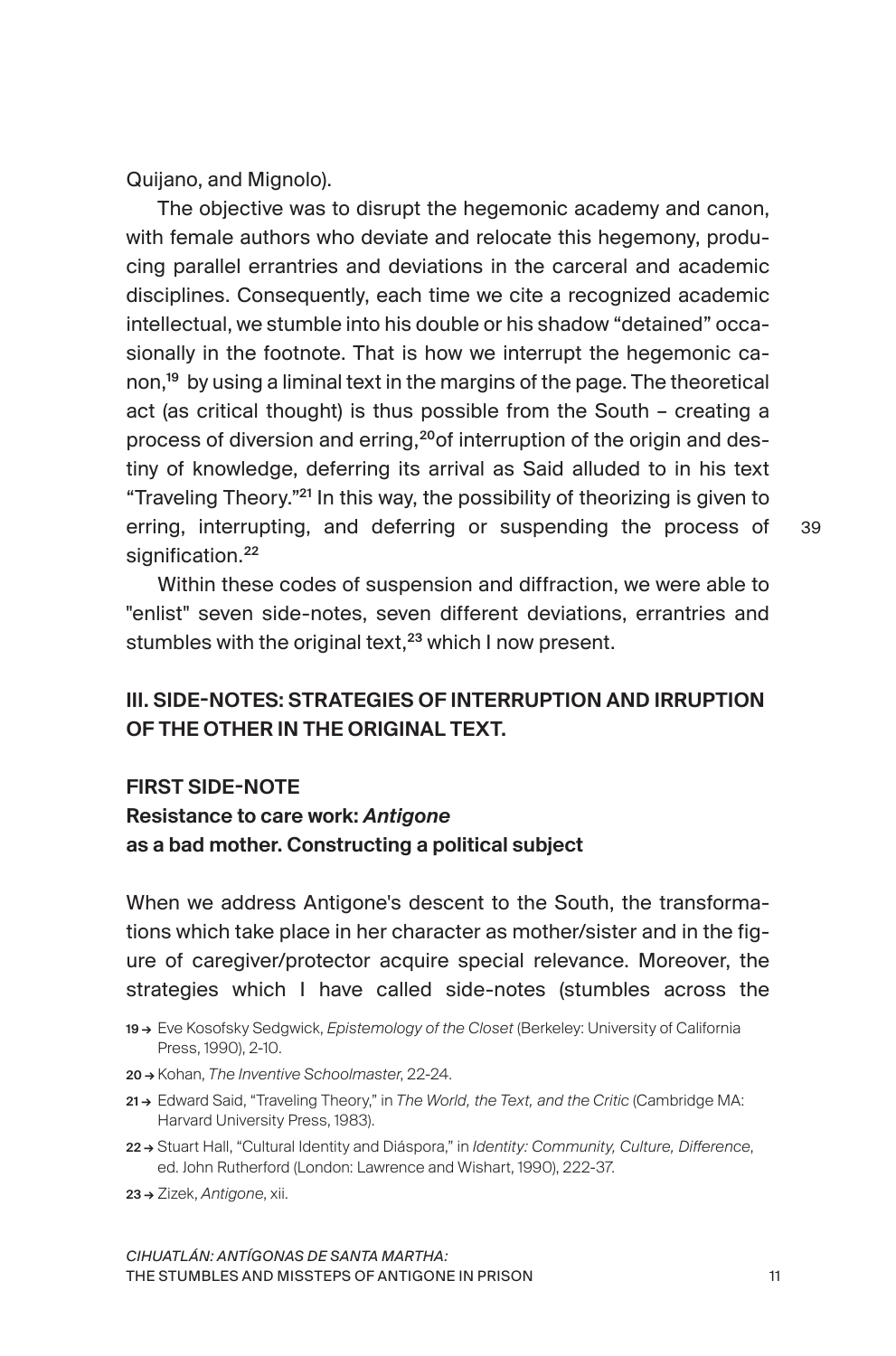classical text), when contrasted with the footnotes (indicators of legitimatized and literate textual bodies), reveal how the reading of the tragedy by the incarcerated women transforms the story of the classical text, as they lean across it with a critical eye towards caregiving. The practice of caregiving is made visible right at the beginning of the tragedy when Antigone invites Ismene to disobey authority, to protect the family. "There you have it; soon you will show yourself as noble both in your nature and your birth, or yourself as base, although of noble parents."<sup>24</sup>

Antigone rebukes Ismene for her reluctance in helping bury their brother, alluding to her duty towards their parents. The critique of the systems of care work situates Antigone in the foreground, recalling her filial sacrifice and consequent capture and confinement. Antigone gives her life for her brother. Dolores Juliano speaks about the "desire to care" and about who fulfills it as an issue of gender. Caregiving is a "form of the extension of the duties of 'motherhood,' that is, the duties which take place after birth and which do not have a direct relationship with the biological aspects of motherhood, which is a way of extending to adults the benefits which they enjoyed as children."<sup>25</sup>

In the text *Binding Violence*, Moira Fradinger traces the descent of Antigone to the South as a transformation of the tragedy into an account which narrates the construction of women as collective political subjects.<sup>26</sup> The European critique, according to Fradinger, has not recognized these transformations, which have been taking place in a particular way in Latin America since the 1960s, as a valid intervention or re-reading of the classical tragedy. They have not looked at these derivations from the perspective of gender, that is, as relative to the power relationships which take place between the masculine and the feminine, not to mention the many other racial, temporal and linguistic variations on the tragedy in its southern derivations. Fradinger remarkably demonstrates how the bodies shift from representing the mother

<sup>24 →</sup> Sophocles, Antigone, 36-39.

<sup>25 →</sup> Dolores Juliano, *Tomar la palabra. Mujeres, discursos y silencios* (Barcelona: Editorial Bellaterra, 2017), 97.

<sup>26 →</sup> Moira Fradinger, *Binding Violence: Literary Visions of Political Origins* (Stanford: Stanford University Press, 2010).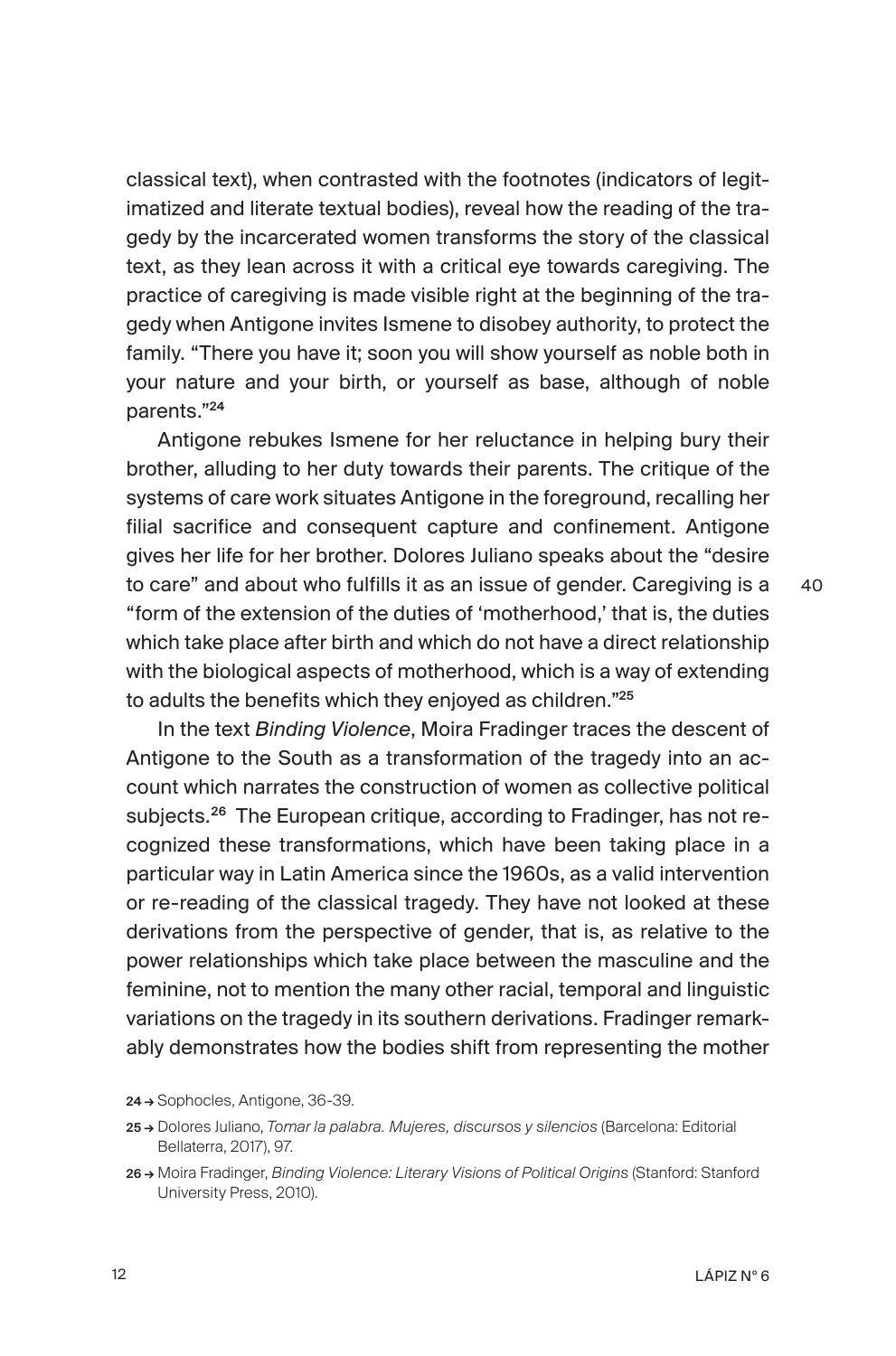searching for her son to representing all the disappeared and all the bodies searching for a resting place. It seems that Antigone's descent to the South transforms her, the caregiver and the protector, into a political subject which collectivizes her agency.

In this way, motherhood and the women who sustain it are constituted as political subjects. In *Antígona Vélez* – for example – it is established that "they have forgotten that Antígona Vélez was the mother of her brothers."<sup>27</sup> At a lecture at the Free University of Berlin, Fradinger affirmed that Antigone also represented "a collection of women surviving in their attempt to be women."<sup>28</sup> Huertas's Antigone in *Linaje de Hembras* or that of Sara Uribe in *Antígona González* represent mothers who do not fit the mold, who question the institutions of family and nation. In its descent to the South, the short film *Cihuatlán: Antígonas de Santa Martha* precipitates the feminine subject as a collective subject, as women seeking rest and reparation rather than as women mourning the loss of a child, sibling or other family member on the individual level. Thus, they transcend the unique subject – the maternal one – which buries another individual body, a characteristic of the original text which, according to Fradinger, is mostly upheld in Europe.

From the perspective of these side-notes, *Antigone* is constituted as the subject of an opening up, ambiguity, multiplicity, and interruption of the original version in which a sister/daughter disobeys and dies in solitude.

#### SECOND SIDE-NOTE

### The bodies and tongues of the incarcerated women: stumbling against one's own tongue

Many of the incarcerated women with whom we worked on this short film spoke Náhuatl as their mother tongue. Some of them proposed that Antigone should speak it. Incorporating Náhuatl in our short

*CIHUATLÁN: ANTÍGONAS DE SANTA MARTHA:*  THE STUMBLES AND MISSTEPS OF ANTIGONE IN PRISON

<sup>27 →</sup> Leopoldo Marechal, *Antígona Vélez* (Villa Constitución, Córdoba: Ediciones Clásicas Literarias, 1998), 40.

<sup>28 →</sup> Moira Fradinger, "Margherita von Brentano Lecture" presented on May 30, 2018, at the Free University of Berlin.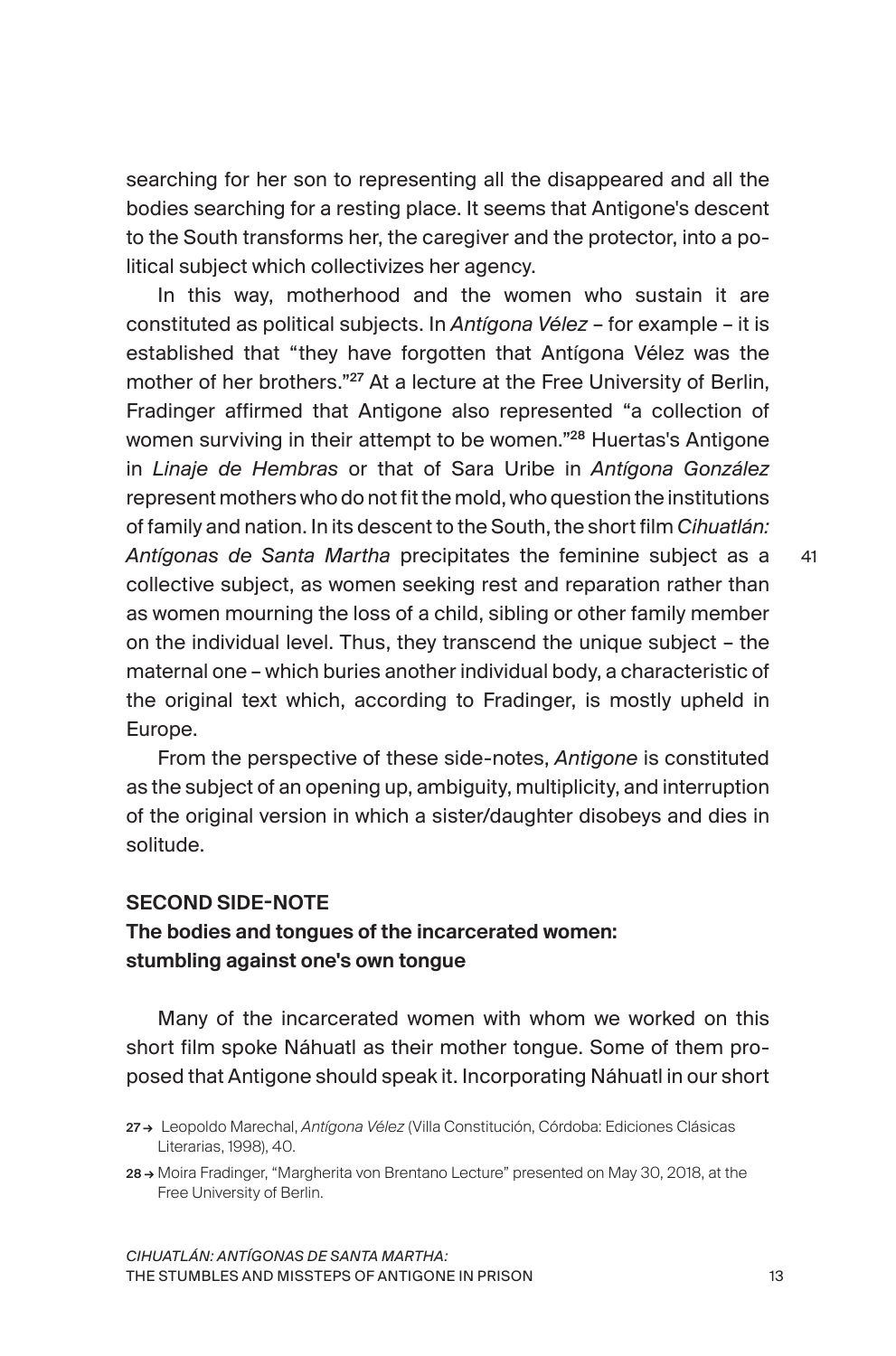film was also a *zigzagging* process, just like the small detours of Spanish towards indigenous languages. To do this we had to stop and think collectively. These moments of being tongue-tied between the text of *Antigone* and the other language moved us to consider the real risks of the appropriation of its drama by different languages, scripts, characters, and stagings which were not only alternate, but altered. These moments allowed us to include authors or directions which hinder and redirect the texts as they are traditionally read.

One example of this diffraction was the intention of the incarcerated women that the character of Antigone in the short film be darkskinned, speak Náhuatl and that she be both great in size and in years. Antigone would be an indigenous dark-skinned Náhuatl speaker, and she would be incarcerated. She would come from Cihuatlán, a place which one of the indigenous women in the workshop translated as cave, in Náhuatl.

One specific side-note occurred when choosing a title for the film. Some of the incarcerated women had already taken to the logic of the stumble and wanted to take *Antigone* out of the cave, like in Griselda Gambaro's version, and set her roaming about the prison.<sup>29</sup> Thus, they centered the title of the short film around the translation of cave as *Cihuatlán*, settling on the title: *Cihuatlán: Antígonas de Santa Martha*.

The original text – the classical one – is just as capable of being marked by the language, the color and the experience with which it is possible to interrupt, defer and suspend the original meaning; as we see Antigone of the South is an expert in suspense, errantry and diffraction. Said recommends that we read and produce theory with gestures such as these. Reading from the point of appropriation, which causes the diversion and interruption of the expected or hegemonic meaning of the text.

The stumbling of a few of the incarcerated women with their mother tongue – Náhuatl – allowed us to take a position vis-à-vis the original text. Taking a position means taking back possession of the body. When language appears, so too does the body as a politics of appearance and of embodiment, understood as "politics of

29 → Gambaro, *Antígona Furiosa*, 1.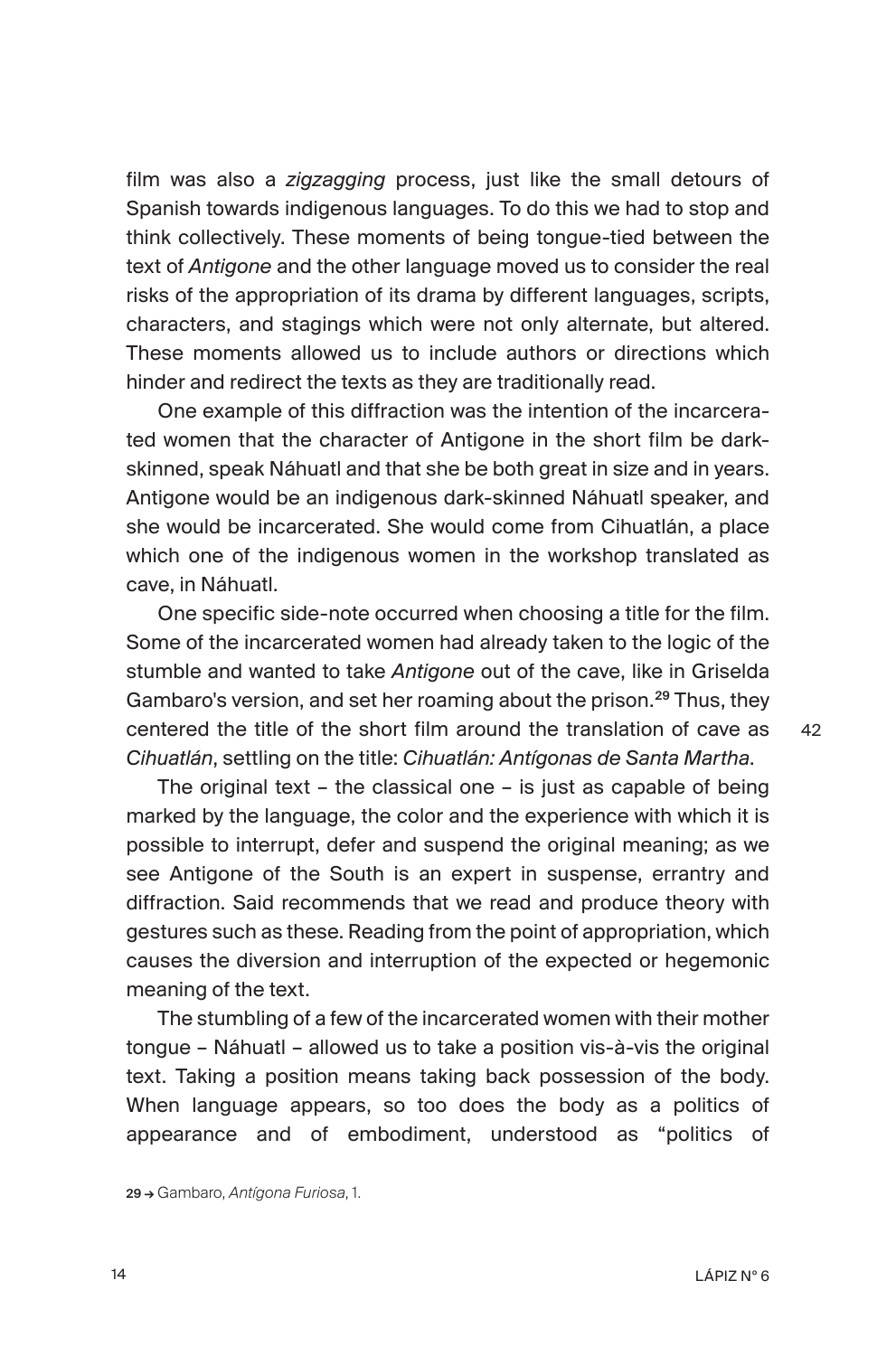presence."<sup>30</sup> Making Náhuatl present enabled the bodies of the women to be present. The language – Náhuatl – tells its own story. The body made present – material – brought to life inclined towards presence, from the most intimate and proper: the mother tongue. We are speaking of this short film, where Antigone moves beyond being the one enacting the burial to being the one seeking rest. The incarcerated women were able to shift from considering Polynices the one to be put to rest, as a subject of love and care, to considering themselves as worthy of love, care, and rest.

This shift towards becoming their own object of care allowed us to decipher patriarchal, judicial (related to the Law), and punitive frameworks, highlighting the two systems which turned these women into caretakers before being subjects (the familial patriarchal system and the legal and carceral system). By using their native language, they were able to slip into Polynices's body: they were the ones who needed to be cared for and covered. Polynices's body thus became a body marked by race and gender, spoken by these women, in their own language.

# THIRD SIDE-NOTE Protest and disobedience: Antigone as the one who pays [*pagadora*]

While shouting is common in prison, the cry which gives voice to disobedience – like that of Sophocles' Antigone – is not. With the aim of representing the crime, and thus the type of disobedience from points of view outside of the legal one, we proceeded to "suspend" the legal sentence and its arguments and instead to emotively and narratively amplify the experience of the incarcerated women in relation to the act which led to their detention (small-scale drug dealing, theft, homicide). In general, these were crimes linked to the care and protection of the family.

The incarcerated women coined a new category to describe the very common way through which women enter into prison: Pagadoras

30 → Taylor, "Presente," 11.

*CIHUATLÁN: ANTÍGONAS DE SANTA MARTHA:*  THE STUMBLES AND MISSTEPS OF ANTIGONE IN PRISON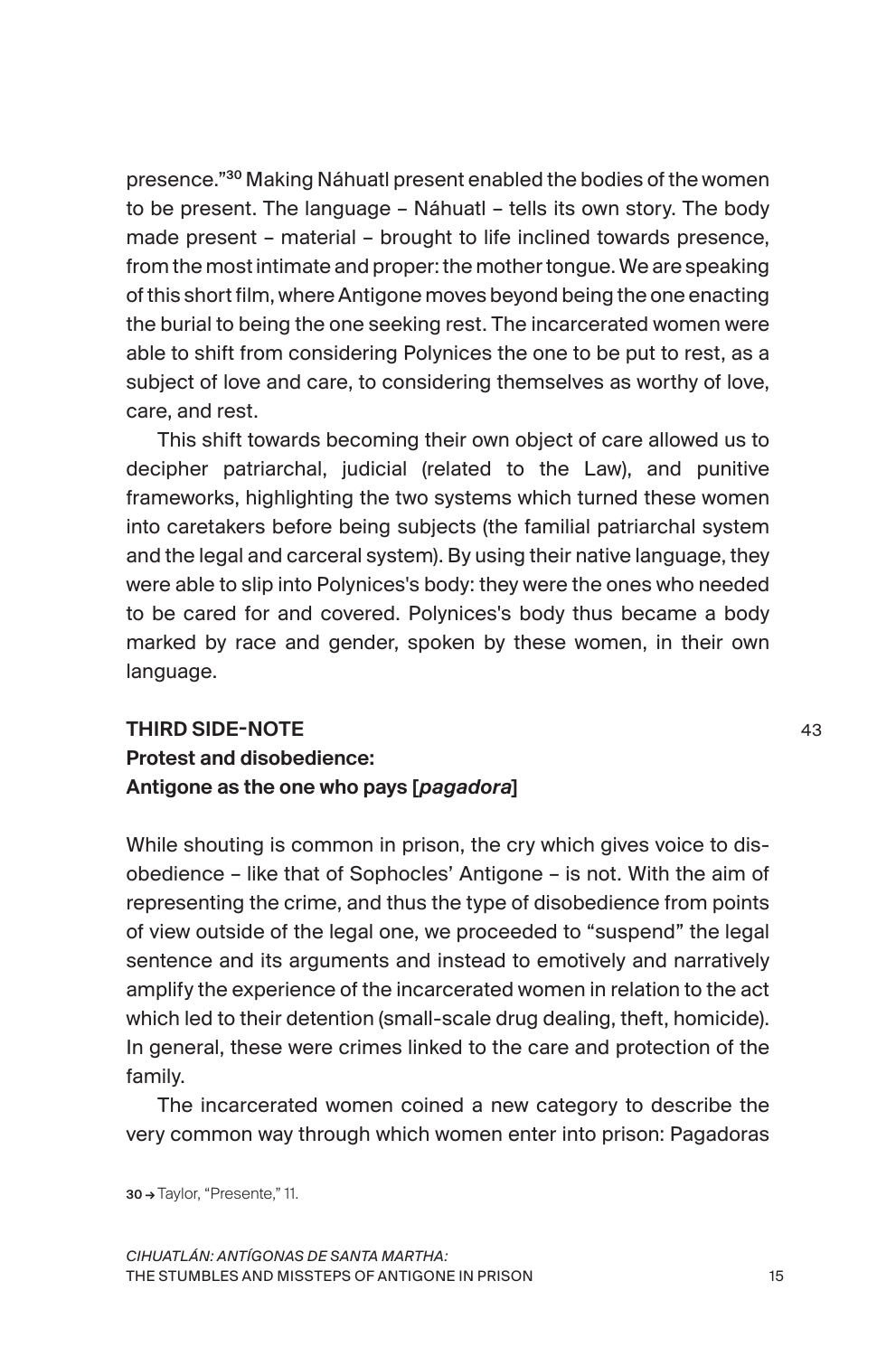(the ones who pay or are held accountable). The pagadoras are women who fall into the criminal system often times at the behest of a family member: husband, father, or brother.<sup>31</sup> The role of the pagadora - and thus of the caregiver woman/mother - can be seen in the following excerpt from Sophocles' *Antigone*. I'm referring to a way of understanding disobedience or committing a crime as connected to "those below", i.e. the family, and not connected to power, i.e. "those above":

Be as you choose to be; but for myself *I* myself will bury him. It will be good to die, so doing. I shall lie by his side, loving him as he loved me; I shall be a criminal—but a religious one. The time in which I must please those below is longer than I must please those above. For there I shall lie forever. You, if you like, can cast dishonor on what the gods have honored.<sup>32</sup>

The incarcerated women understood this passage as a justification for their disobedience, and thus as justification for committing a delinquent act linked with the protection of familial caregiving. The revelation that obedience to the family could have shaped the circumstances of a crime disrupted their identities as women and as delinquents. They were no longer criminals flouting the law, rather they were women obeying another system, another law: the patriarchy.

We want to point out here what Jean Franco calls the challenge "to the state's appropriation of meaning."33 The side-notes can reinforce these struggles for reinterpretation, against the appropriation of the legal and political meaning of the actions linked to the criminality of these women. I am referring to the *pagador* quality of these actions: women tend to enter crime at the invitation or coercion of the men in their families and enter prison through a judge who has determined that their participation is actually autonomous and central to the criminal act. Two

<sup>31 →</sup> Elena Azaola, "Mujeres invisibles: las cárceles femeninas en América Latina," *Revista Nueva Sociedad* 208 (March-April 2007).

<sup>32 →</sup> Sophocles, *Antigone*, 71-77. Translation lightly modified to match the Spanish translation.

<sup>33 →</sup> Jean Franco, "On the Impossibility of Antigone and the Inevitability of La Malinche: Rewriting the Natinal Allegory," in *Plotting Women: Gender and Representation in Mexico* (New York: Columbia University Press, 1989), 134.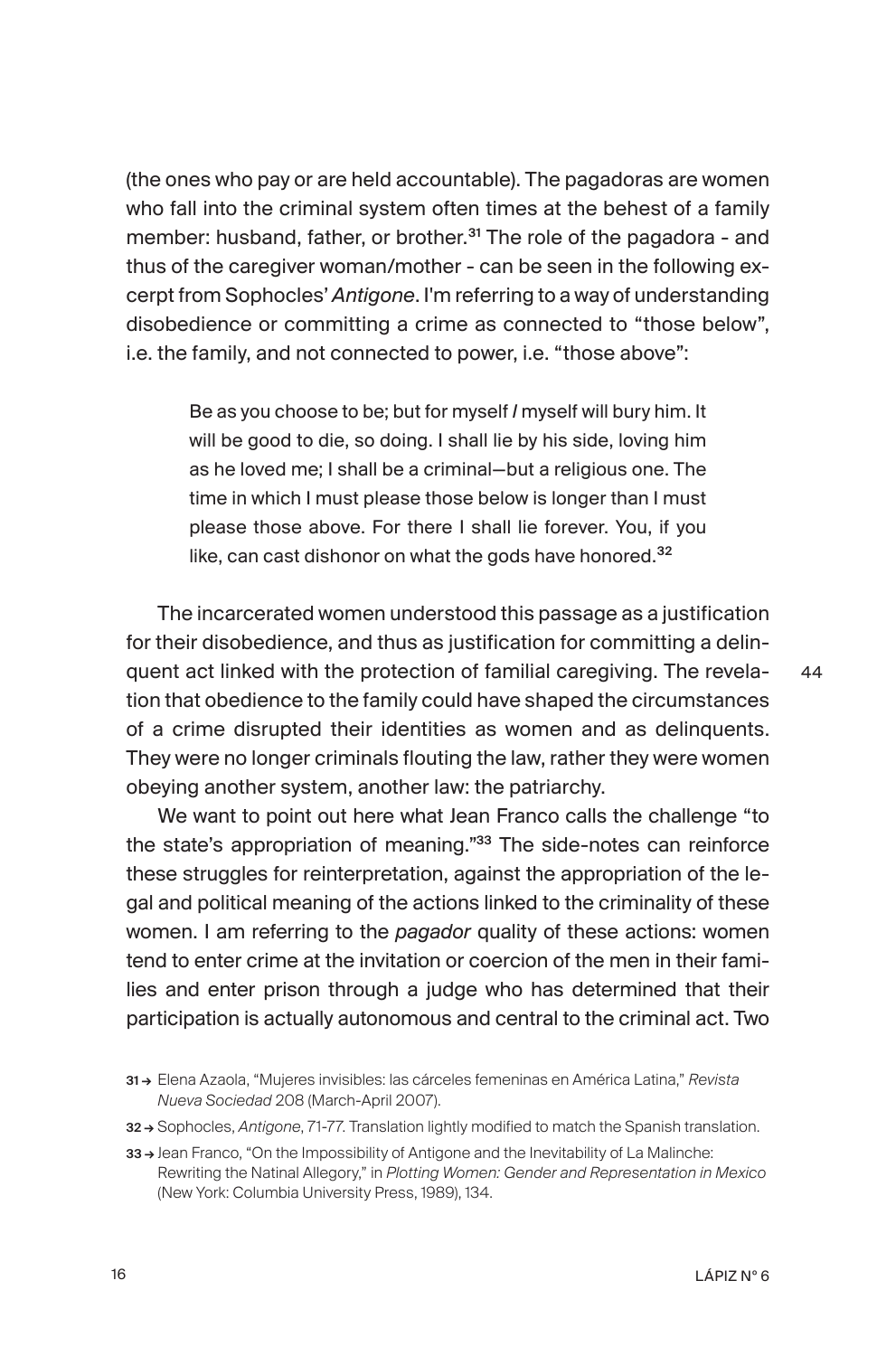sides of the same power subjugating these women to a law which is blind and unconcerned with their context.

# FOURTH SIDE-NOTE Interrupting carceral time and space

The detour provided by dead time (i.e. the time spent in detention) is one of the essential stumbling blocks which allowed for a re-reading of *Antigone*. Prison has a peculiar relationship with time. In prison time is controlled through three daily calls or headcounts, under the threat of punishment you have to stop whatever you are doing and report to the headcount to stand in line and shout "Present." The bodies in prison play out an oxymoron: they make a cry which evidences their presence, in a body which is involuntarily absent.

The short film *Cihuatlán: Antígonas de Santa Martha* was crafted in workshops at the prison every Monday from 10 a.m. to 5 p.m. (2017- 2018), with workshops on screenplay writing, critical reading, and camera use. Participation in the short film invited the voluntary presence of the body of the incarcerated women – a body otherwise involuntary and absent – and opened up a free and autonomous time, in which the incarcerated women were where they wanted to be, inhabiting a productive time instead of the dead time in the controlled space of detention. Students of pedagogy, law, visual arts, anthropology, political science, social services, students on scholarships, students writing their theses, activists, artists, and researchers debated and worked with the incarcerated women. These students also manufacture presence in the university classroom, a presence which is constructed within the classroom, which appears at the limits of academic knowledge and that which it is urgent to resolve as a society.

This work on the border between the academy and prison allows for the negotiation of the three headcounts in prison. The women who worked in the classroom were able to – on certain occasions – miss one of the headcounts. In this errant<sup>34</sup> classroom, free time and open space are thus created in prison, among voluntary and involuntary

34 → Kohan, *The Inventive Schoolmaster*, 22.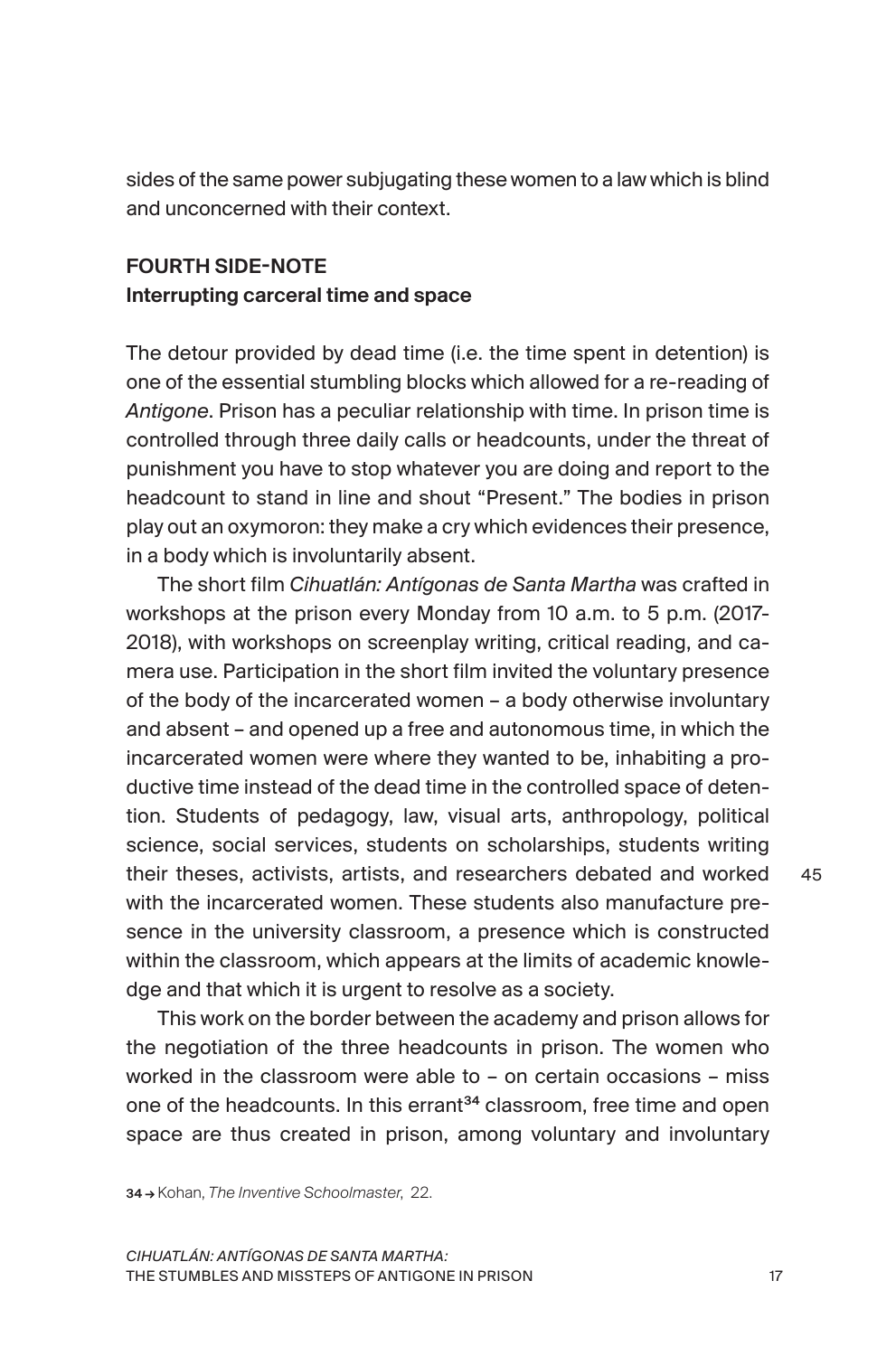presences, between academic and prison classrooms.

## 4.1 INTERRUPTING ACADEMIC SPACE AND TIME

During our displacement from the academy to the prison the norms of academic discipline were also interrupted. On the days when we entered the prison to work on the short film (every Monday for 2 years), we spent the entire workday there (the students negotiated their absence from their other classes, a central element of this project). Moreover, filming requires not only time, but often continuous stretches of time.

Working in a prison demands that attention be paid to the space, to what is said in the middle of relentless noise, and it means working in an open space which is constantly interrupted and policed. The Palapa (hut) which we used as a classroom – located in the small patio (the area for the women who are awaiting sentencing) – does not have walls, it lies in the middle of the yard and it picks up smells, sounds and presences. Work which comes out of the perspectives of zigzagging and errant pedagogies requires us to construct a classroom with free time and open space, capable of working with all types of women who have committed all types of crimes, with neither distinction nor selection.

The words of the text *Antigone* by Sophocles emerge from that time and space recreated as free, collecting themselves and gaining new meaning. Jason Wozniak speaks about the reinvention of the classroom as a gift of time: "in school the future is opened up, students have time to become who they want to become; they are given time to become in a multitude of manners."<sup>35</sup> In this space we interrupt the value judgement placed on women considered criminals, and we incorporate critical analysis, so that they are present and so that they experience the possibility of transforming – fictionally – into that which they had not ever anticipated becoming.

As an example of this transformation, for one of the scenes from

<sup>35 →</sup> Jason Thomas Wozniak, "Translators Introduction," in Kohan, *The Inventive Schoolmaster*, xvi.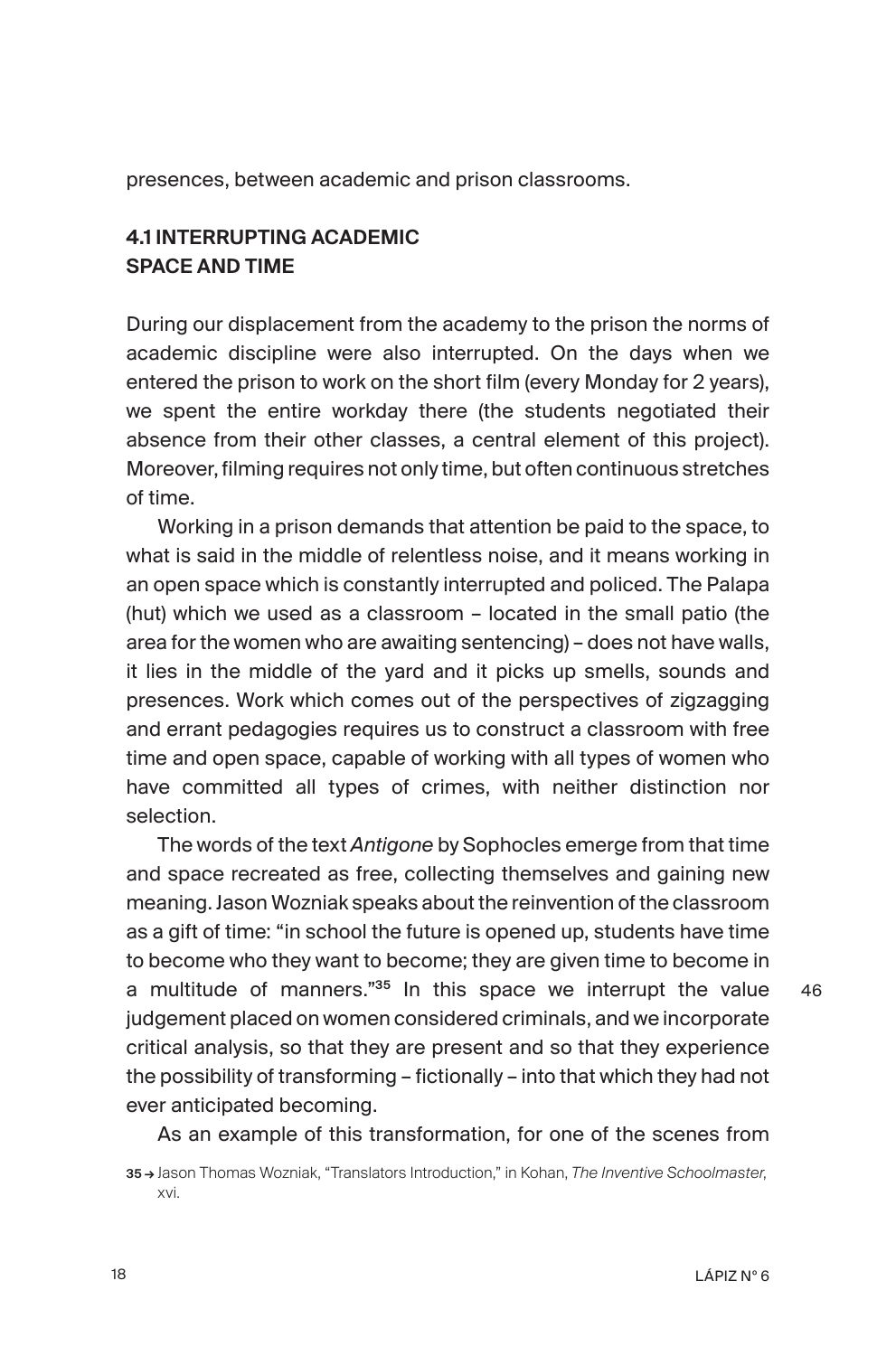the short film the incarcerated women elected to veto the blue and beige (colors which in the prison indicate which women are sentenced and which are in the sentencing process) and instead to film themselves colorfully dressed upon escaping from the cave. The colorfulness reverses both the act of sentencing and thus the status of perpetrator of the crime, who then discovers other times and spaces by not dying by hanging, as occurs in the tragedy: "On the command of our despairing master we went to look. In the furthest part of the tomb we saw her, hanging by her neck. She had tied a noose of muslin around it."36

# FIFTH SIDE-NOTE Incarcerated women as experts

One defining event, which gave footing to the plot of the short film (as another side-note that worked with that which is crossed), was the earthquake in Mexico City on the 19th of September in 2017. We had just been working on the ending of the film in the days before. We had already filmed the scenes of Polynices's burial, which invoke the disobedience of the burial through the cry of protest and the colorful scene in the cave, but we were lacking an ending which reckoned with the power of the presence of the incarcerated women, of their missteps when integrating Náhuatl, of the stumbles which occurred during their critique of caregiving practices and of the interruption of punitive and disciplinary space and time.

The scenes of desolation wrought by the earthquake throughout Mexico City – the collapsed buildings and family members looking for the bodies of their loved ones – were broadcast on television, allowing the incarcerated women to envisage their place as women who were qualified for survival and care, from another angle. Their destinies were not going to be like that of Antigone, hanged in the cave. They would come out of the cave – full of color – to work, looking for and digging up the bodies buried by the earthquake. They would become Antigones who excavated and unearthed.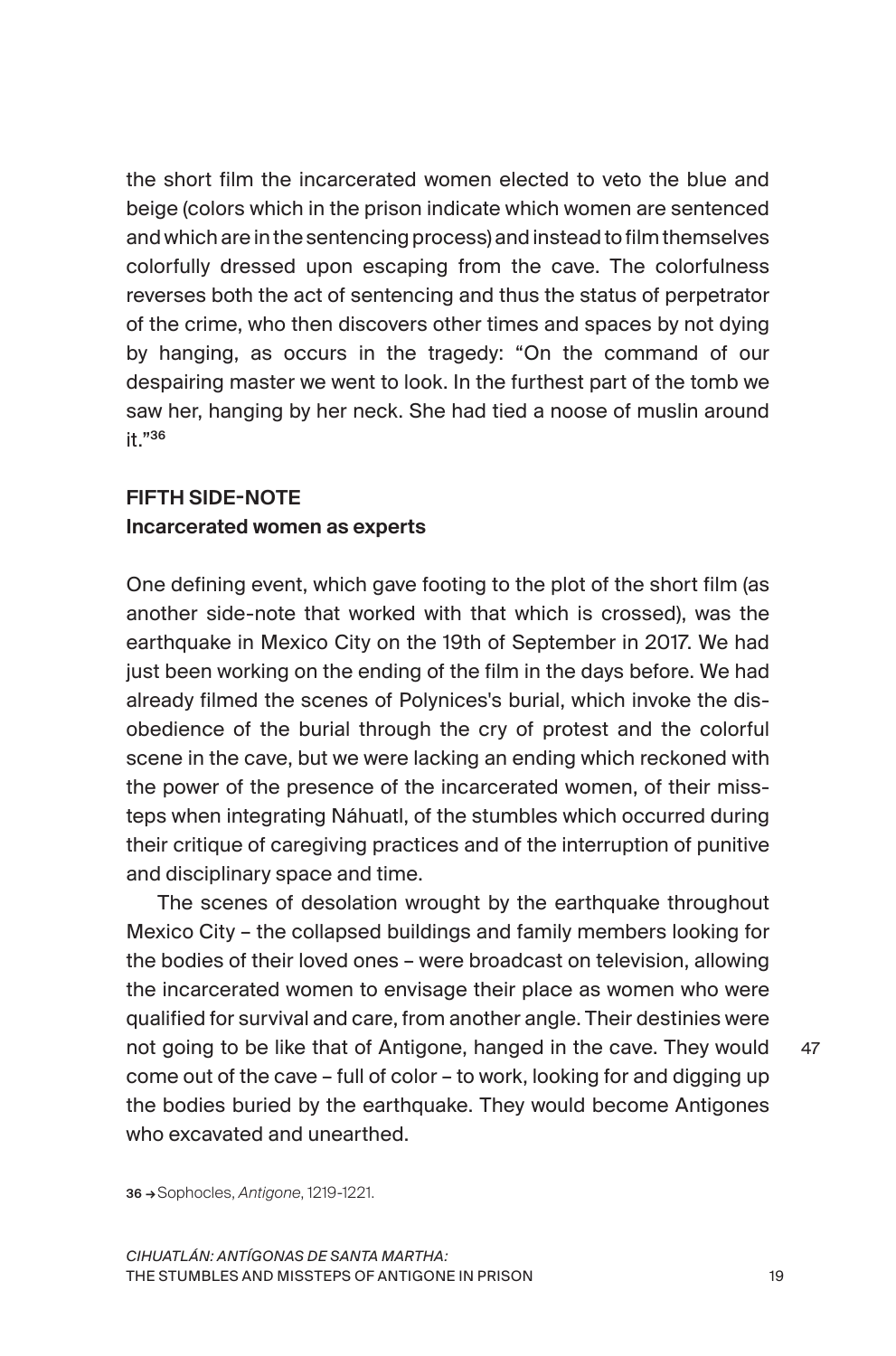The earthquake allowed them to see themselves as experts in personal and collective collapses, women who could search for and dig up lost bodies, including their own. That they lived through the tremors on September 19, 2017 unscathed was due in part to the manner in which they confronted the prison rules, disobeying them by refusing to return to their cells immediately after the earthquake.

From this place of collective resistance and disobedience, the incarcerated women constituted themselves as a collective of Antigones and from there they built the end of the short film. They, the tragic *Antigones of Santa Martha*, experts in slumps and falls, specialists in collapse and cataclysm, knew the way to the Universidad Nacional Autónoma de México (National Autonomous University of Mexico [UNAM]. Every Monday they had walked that path to their classroom to participate in the workshops with the project *Spiraling Women*. They asked that the documentary end with them in front of an audience in an auditorium, speaking with the university community about strategies to avoid becoming buried by the debris of a society and a city which is collapsing. Disinterment rather than burial was their task.

After the collective disobedience – an act which underlined the connection to Antigone's character – they decided that the end of the short film should follow a narrative which illustrated their power outside of the family and the state (here refusing Antigone and her submission to the family). None of them took ropes to their necks, rather they used them to escape their confinement. They plotted scenes similar to those described by Griselda Gambaro, when Antigone removes the rope from her neck and goes out to speak in the cafés and streets of Buenos Aires.<sup>37</sup>

Thus, we resolved that the end of the short film would show the incarcerated women transmitting their knowledge in the heart of UNAM, and thus in the heart of academia. Using a green screen, we took them to the Museo Universitario de Arte Contemporáneo (University Museum of Contemporary Art, MUAC/UNAM to give lectures as experts in collapse, exhumation, and disinterment. They wanted to make

48

37 → Gambaro, *Antígona Furiosa,* 1.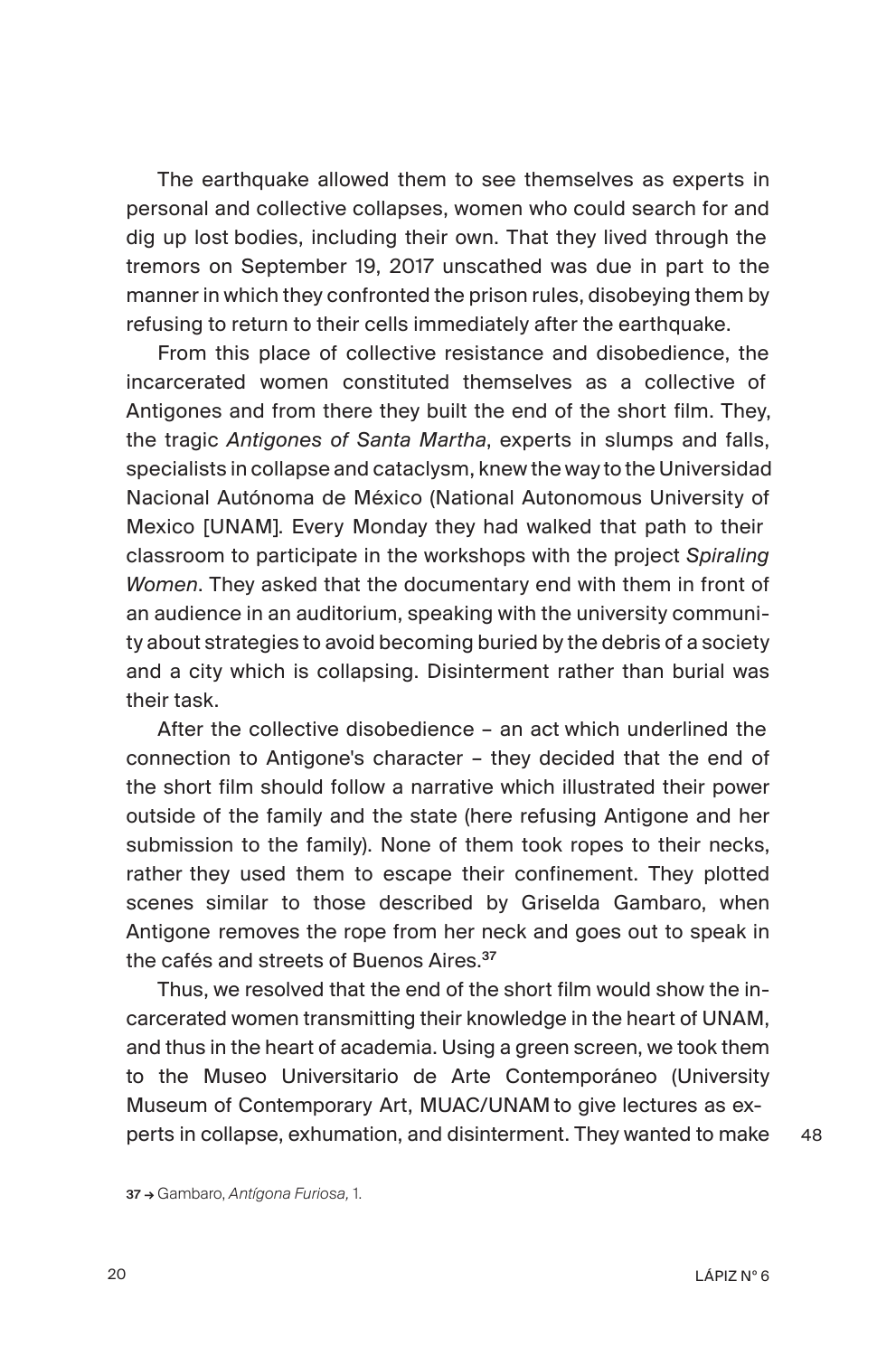themselves present at this scene of devastation and social urgency, as agents and experts who could help heal so great a loss. The end of the short film describes this intervention into knowledge of these incarcerated women in the university, based on the creation of a Manual to Survive Collapse, a series of survival actions and strategies to avoid ending up buried, as was the case for both Sophocles' Antigone and the women in prison.

The end of the short film transforms the noise and bustle of the prison into clear words, spoken to a university community, and into precise verbal interventions about the knowledge – stumbles with the text – developed by women who have lost everything. It arose at a strategic moment when physical and social collapses were abounding in Mexico – the disappearances, the need to find bodies and bury those who are found, and the earthquake in Mexico on September 19, 2017.

# SIXTH SIDE-NOTE Pedagogies of protest

The Monday following the earthquake the women came to us with an exceptional story. They told us that the guards, in keeping with prison discipline, wanted to make them return to their cells immediately after the earthquake. The degree to which movement is impossible in a prison is already daunting, during an earthquake it is unthinkable. They resisted, disobeyed and organized a sit-in in the small patio, the space where the UNAM made itself present every Monday. They protested. They shouted. They were not going to allow themselves to be confined until it could be certified that there was no danger.

Proudly they told us about how they disobeyed. How did they make the prison administration listen to them? They generated a collective capable of rejecting a prison mandate, which was able to protest as a collective. The act of disobedience indicated by the tragedy of Antigone gets an update in the short film, with a deviation as well: disobedience for the sake of saving one's own life, not that of others. Caregiving is turned towards the women themselves.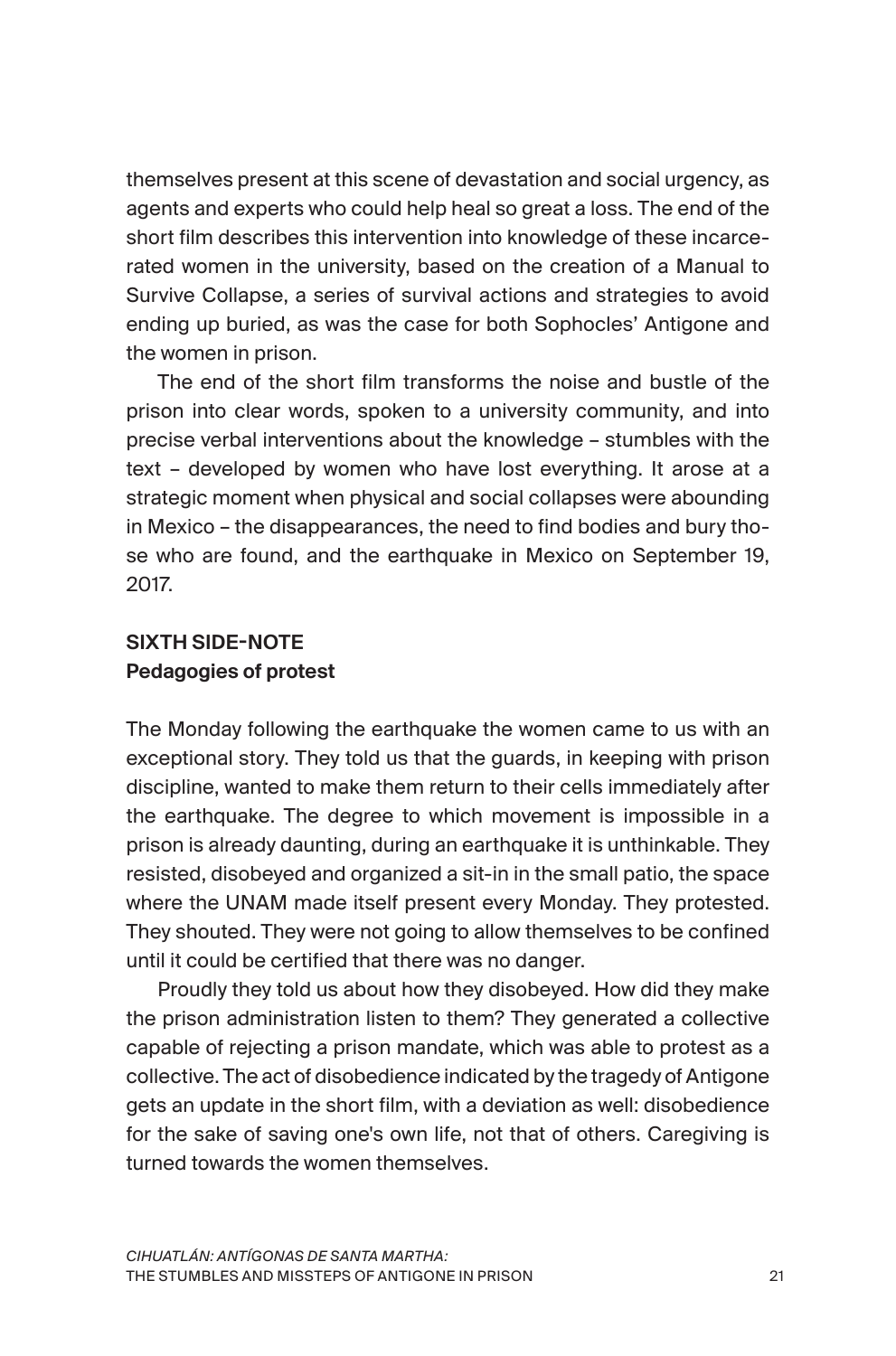The side-notes and the inclination/precipitation of the academy towards its limits allowed us to process and decipher the unintelligible and confusing – the noise of the prison and the silence of the women in prison – into demands, into clear and precise calls for justice, for equality and for the creation of new alliances, especially those which foster trust and solidarity between women and areas bordering the academy. Through zigzagging, stumbling and deviating, a narrative was built which allowed the words of incarcerated women to reach the borders of the academy. 49

#### SIDE-NOTE

Shortly after we presented the short film in a few theaters in Mexico City, we realized that *Cihuatlán* does not translate as cave. Columba, our active participant who learned Spanish in prison, had convinced us not only of the appropriateness of having a title in Náhuatl for the short film, but had also provided an incorrect meaning for that word. No dictionary, nor authorized speaker of Náhuatl recognized *Cihuatlán* as a translation for cave. *Cihuatlán* is, we later found out, the place where Columba was born. In Náhuatl *Cihuatl* translates as "beautiful women," *Cihua-tlán* means place, *Place of Beautiful Women*, a town and municipality in the Costa Sur region of the state of Jalisco in Mexico. We were able to ephemerally reconcile the reference to the prison as a *place of beautiful women* by the process of translation, appropriation and rereading of a Greek work by women who lacked knowledge, time and education.

It is important to note that Columba is accused of homicide, and that we know she has been imprisoned for 8 years without convincing evidence. Her legal process was slow and arbitrary. Columba improved her Spanish in prison, deciding after her trial to no longer speak her native language. According to what she has told us, the judge treated her as if she were ignorant when she tried to defend herself in Náhuatl rather than Spanish. She did not have a translator, which is considered a violation of her rights as someone who has been arrested. Columba's intervention in zigzag reflects, in an extraordinary way, the possibility